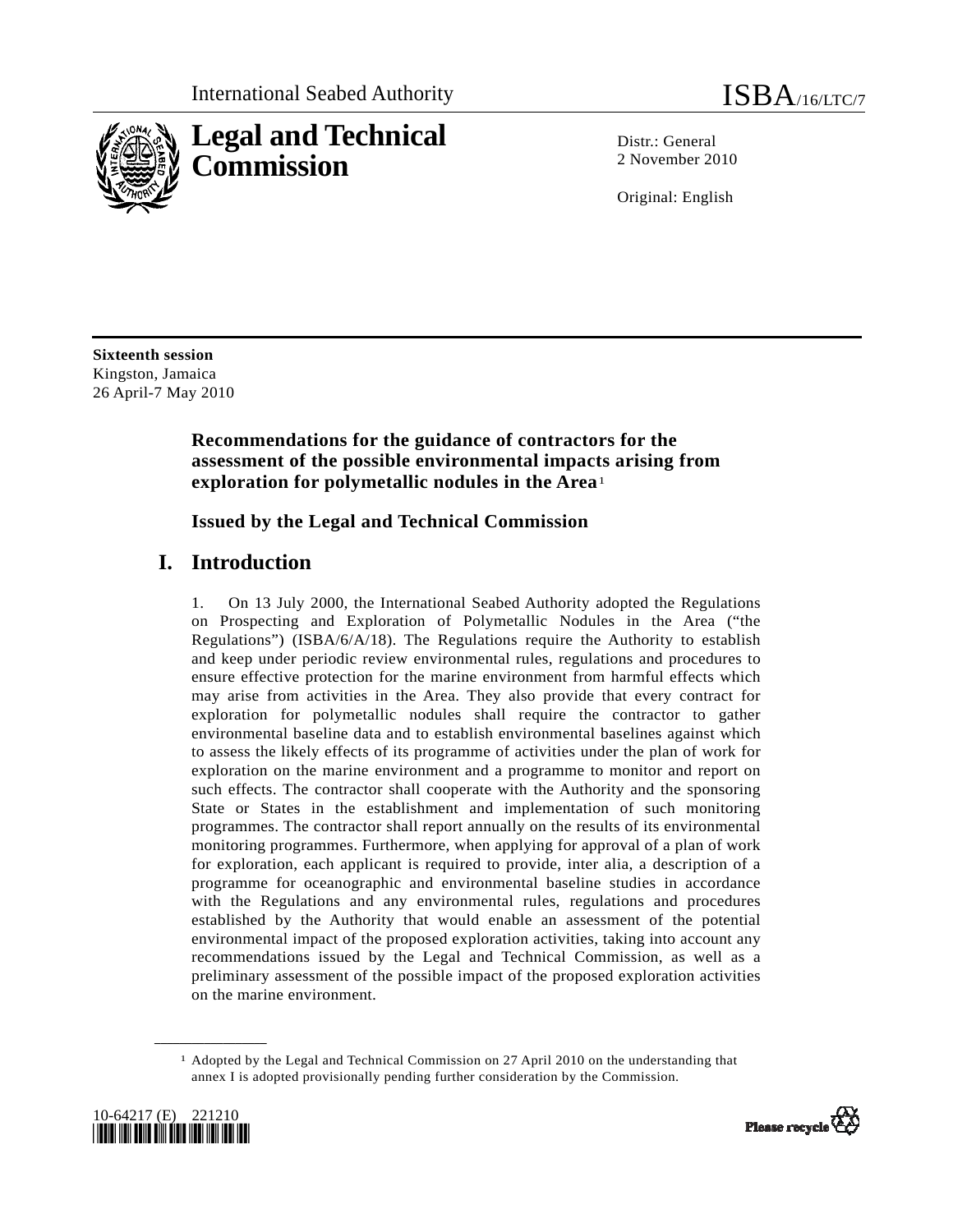2. Pursuant to the Regulations, the Legal and Technical Commission may from time to time issue recommendations of a technical or administrative nature for the guidance of contractors to assist them in the implementation of the rules, regulations and procedures of the Authority. Under article 165, paragraph 2 (e), of the 1982 United Nations Convention on the Law of the Sea, the Commission shall also make recommendations to the Council on the protection of the marine environment, taking into account the views of recognized experts in that field.

3. In June 1998 the Authority convened a workshop on the development of environmental guidelines. The outcome of the workshop was a set of draft guidelines for the assessment of possible environmental impacts from exploration for polymetallic nodules. The workshop noted the need for clear and common methods of environmental characterization based on established scientific principles and taking into account oceanographic constraints. The draft guidelines were considered by the Legal and Technical Commission at its meetings in August 1999 and July 2000. The Commission was mindful of the need to provide simple and practical recommendations to assist contractors in carrying out their obligations under the Regulations to establish environmental baselines. This document was issued in 2002 as "Recommendations for the guidance of the contractors for the assessment of the possible environmental impacts arising from exploration for polymetallic nodules in the Area" (ISBA/7/LTC/1/Rev.1\*\*). The Commission felt that, given the technical nature of the recommendations and the limited understanding of the impact of exploration activities on the marine environment, it was vital to provide, as annex I to the document, an explanatory commentary on the technical recommendations. The explanatory commentary is supplemented by a glossary of technical terms contained in annex II to document ISBA/7/LTC/1/Rev.1\*\*.

4. As the recommendations contained in document ISBA/7/LTC/1/Rev.1\*\* were based on the current scientific knowledge of the marine environment and the technology to be used at the time they were prepared, it was noted that they might require revision at a later date, taking into account the progress of science and technology. In accordance with the Regulations, the Legal and Technical Commission may from time to time review the present recommendations, taking into account the current state of scientific knowledge and information. It is recommended that such a review be carried out preferably at intervals of five years. To facilitate the review, it is recommended that the Authority convene a workshop in which the members of the Legal and Technical Commission, contractors and recognized experts from the scientific community are invited to participate.

5. The present document is an update of the previous recommendations issued by the Commission in 2002 that takes into account relevant information from the workshops held in 2001 and 2004. In 2001, the Authority held a workshop on the standardization of environmental data. In 2004, the workshop was designed to produce suggestions for environmental recommendations with regard to human activity related to polymetallic sulphides and cobalt-rich crusts. While some of the recommendations of the 2004 workshop are not relevant to polymetallic nodules as a consequence of the different environmental setting of the resources, others may be relevant as they are a result of increased knowledge and improved technology since the 1998 workshop.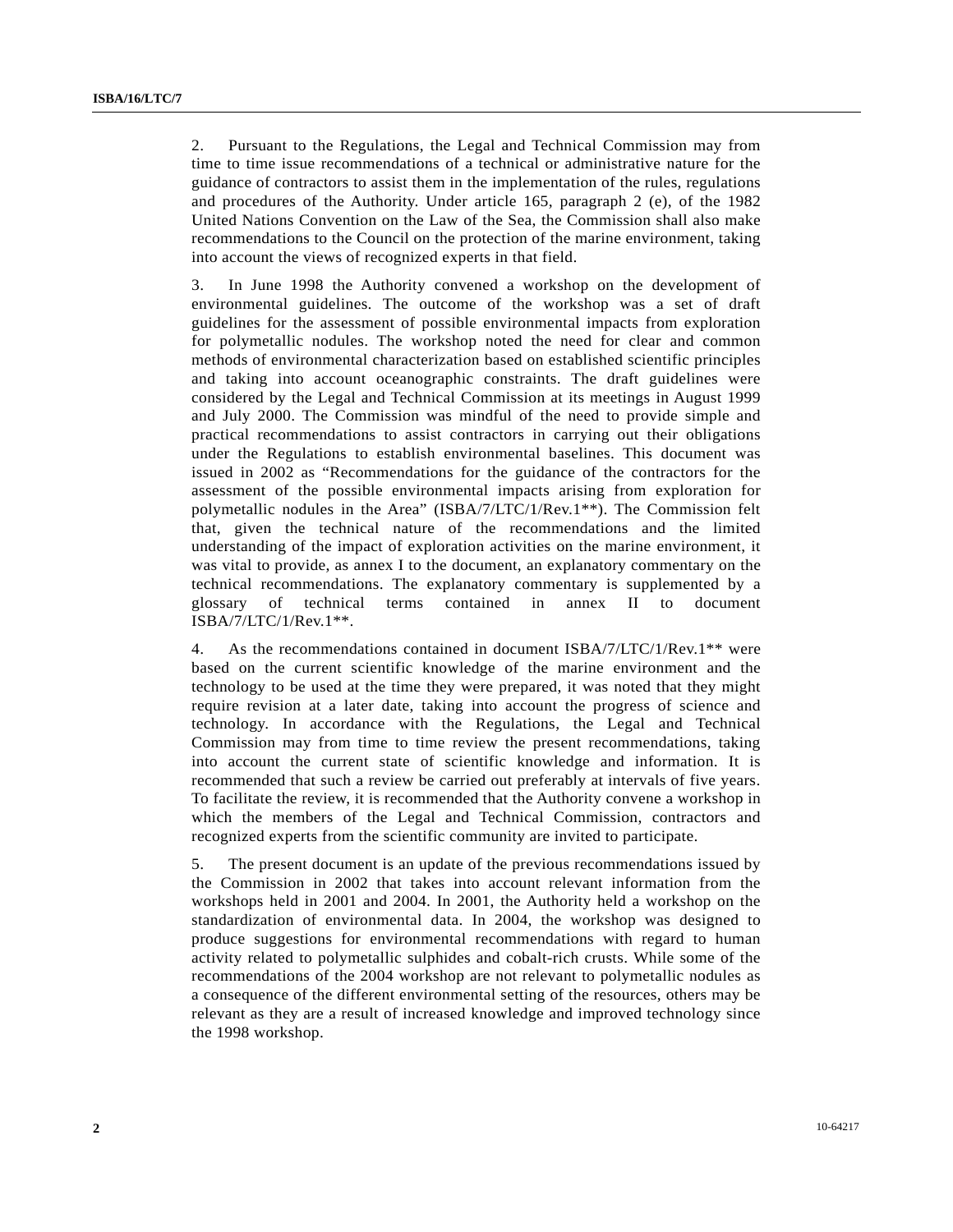## **II. Scope**

#### **A. Purpose**

6. These recommendations for the guidance of contractors describe the procedures to be followed in the acquisition of baseline data, and the monitoring to be performed during and after any activities in the exploration area with potential to cause serious harm to the environment. Their specific purposes are:

 (a) To define the biological, chemical, geological and physical components to be measured and the procedures to be followed by contractors to ensure effective protection for the marine environment from harmful effects which may arise from the contractors' activities in the Area;

(b) To facilitate reporting by contractors;

 (c) To provide guidance to potential contractors in preparing a plan of work for exploration for polymetallic nodules in conformity with the provisions of the Convention, the 1994 Agreement relating to the implementation of Part XI of the United Nations Convention on the Law of the Sea, and the Regulations.

#### **B. Definitions**

7. Except as otherwise specified in the present document, terms and phrases defined in the Regulations shall have the same meaning in these recommendations for the guidance of contractors. A glossary of technical terms is contained in annex II to the present document.

#### **C. Environmental studies**

8. Every plan of work for exploration for polymetallic nodules shall take into consideration the following phases of environmental studies:

- (a) Environmental baseline studies;
- (b) Monitoring during and after testing of collecting systems and equipment.

#### **III. Environmental baseline studies**

#### **A. Baseline data requirements**

9. To set up the environmental baseline in the exploration area as required under regulation 31, paragraph 4, the contractor, utilizing the best available technology, shall collect data for the purpose of establishing the spatial and temporal variability, including:

(a) For physical oceanography:

 (i) Collect information on the oceanographic conditions, including, inter alia the current, temperature and turbidity regimes, along the entire water column and particularly near the sea floor;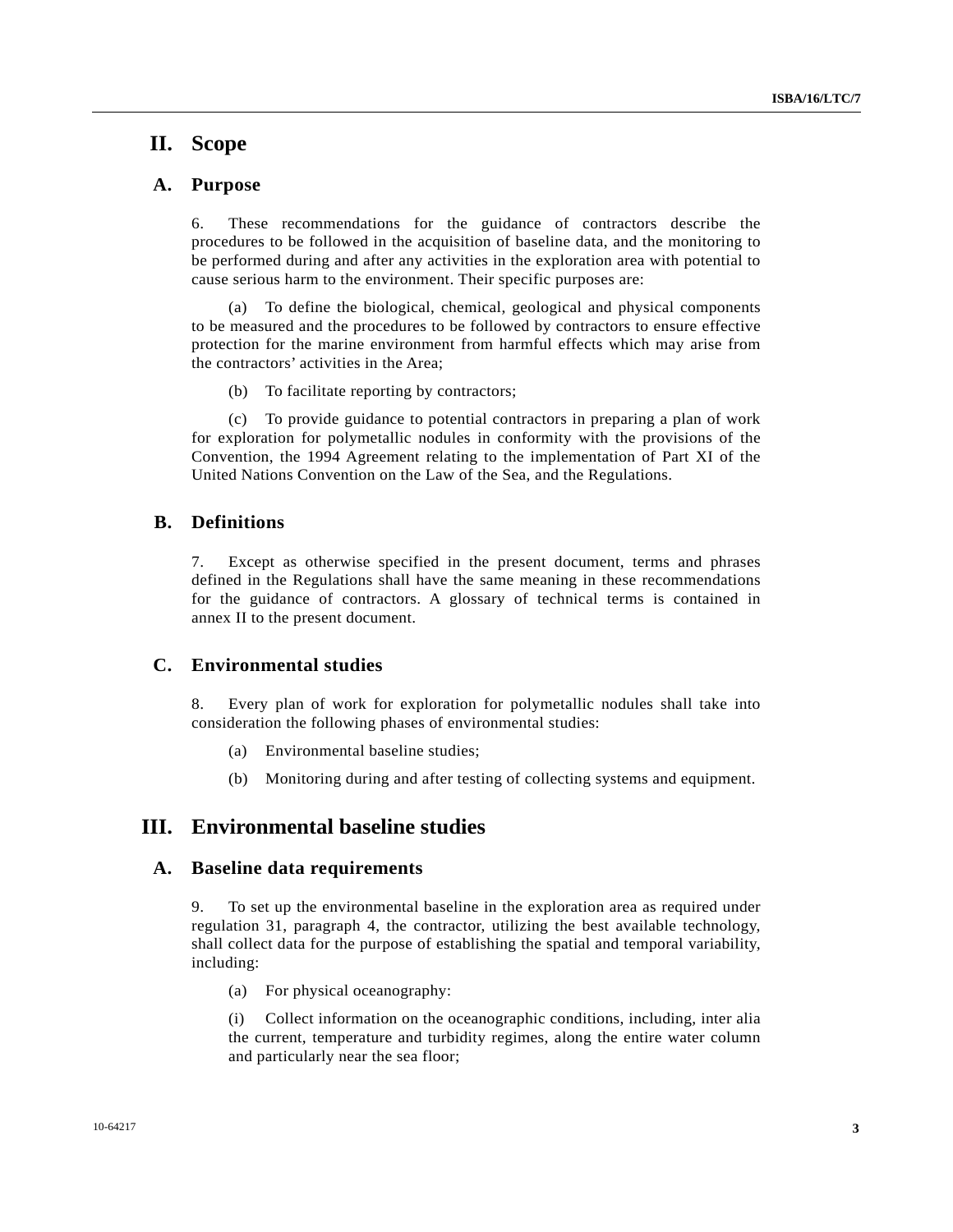(ii) Adapt the measurement programme to the geomorphology of the seabed where appropriate;

 (iii) Adapt the measurement programme to the regional hydrodynamic activity in the upper water column and at the sea surface where appropriate;

 (iv) Measure the physical parameters at the depth of the forecasted discharge during the testing of collecting systems and equipment;

 (v) Measure the particle concentration to record distribution along the water column;

 (b) For geology: produce Geographic Information System regional maps with high quality bathymetry to show major geological and geomorphological features to reflect the heterogeneity of the environment;

 (c) For chemical oceanography (including geochemistry): collect information on the water-column chemistry, including the water overlaying the nodules;

 (d) For sediment properties: determine the basic properties of the sediment, including measurement of soil mechanics, to adequately characterize the surficial sediment deposits which are the potential source of deep-water plume; sample the sediment taking into account the variability of the sediment;

 (e) For biological communities, using regional maps to plan biological sampling strategy taking into account the heterogeneity of the environment:

 (i) Gather data on biological communities, taking samples representative of the variability of bottom topography, sediment characteristics, abundance and types of nodules;

 (ii) Collect data on the sea floor communities specifically relating to megafauna, macrofauna, meiofauna, microfauna, nodule fauna and demersal scavengers;

(iii) Assess pelagic communities;

(iv) Record levels of trace metals found in dominant species;

 (v) Record sightings of marine mammals, other near-surface large animals (such as turtles and fish schools) and bird aggregations, identifying the relevant species where possible;

 (vi) Establish at least one station within each habitat type or region, as appropriate, to evaluate temporal variations;

(f) For bioturbation: gather data on the mixing of sediments by organisms;

 (g) For sedimentation: gather data on the flux of materials from the upper water column into the deep sea.

10. In addition to an analysis of the data, raw data should be provided in annual reports where relevant to obtain a better understanding of the region that enables effective environmental protection.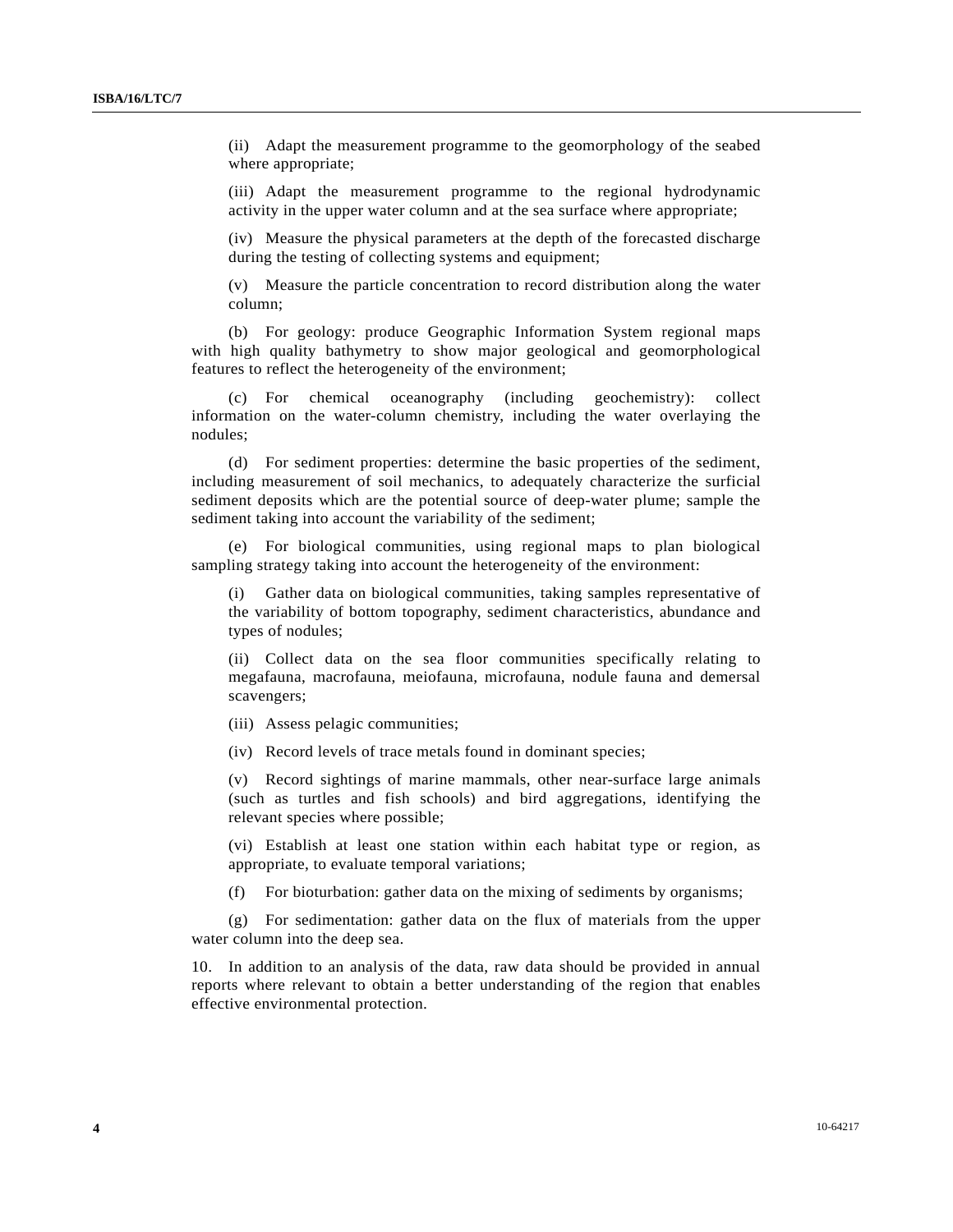#### **IV. Environmental impact assessment**

11. The best available technology for sampling should be used in establishing baseline data for environmental impact assessments.

#### **A. Activities not requiring environmental impact assessment**

12. The following activities, which have no potential for causing serious harm to the marine environment, do not require environmental impact assessment:

(a) Gravity and magnetometric observations and measurements;

 (b) Bottom and sub-bottom acoustic or electromagnetic profiling of resistivity, self-potential or induced polarization, or imaging without the use of explosives;

(c) Water, biotic and sediment sampling for environmental baseline study:

(i) Sampling of small quantities of water, sediment and biota;

 (ii) Mineral sampling of a limited nature, such as that using grab or bucket samplers;

(iii) Sampling by box core, small diameter core or grab;

 (d) Meteorological observations and measurements, including the setting of instruments;

 (e) Oceanographic, including hydrographic, observations and measurements, including the setting of instruments;

(f) Video and still photographic observation and measurements;

(g) Shipboard mineral assaying and analysis;

 (h) Positioning systems, including bottom transponders and surface and subsurface buoys filed in Notices to Mariners;

 (i) Towed plume-sensor measurements (chemical analysis, nephelometers, fluorometers, etc.);

 (j) In situ metabolic measurements (for example, sediment oxygen consumption);

(k) DNA screening of biological samples.

#### **B. Activities requiring environmental impact assessment**

13. The following activities require prior environmental impact assessment, as well as an environmental monitoring programme to be carried out during and after the specific activity, in accordance with the recommendations contained in paragraphs 17 and 18. It is important to note that these baseline, monitoring and impact assessment studies are likely to be the primary inputs to the environmental impact assessment for commercial mining: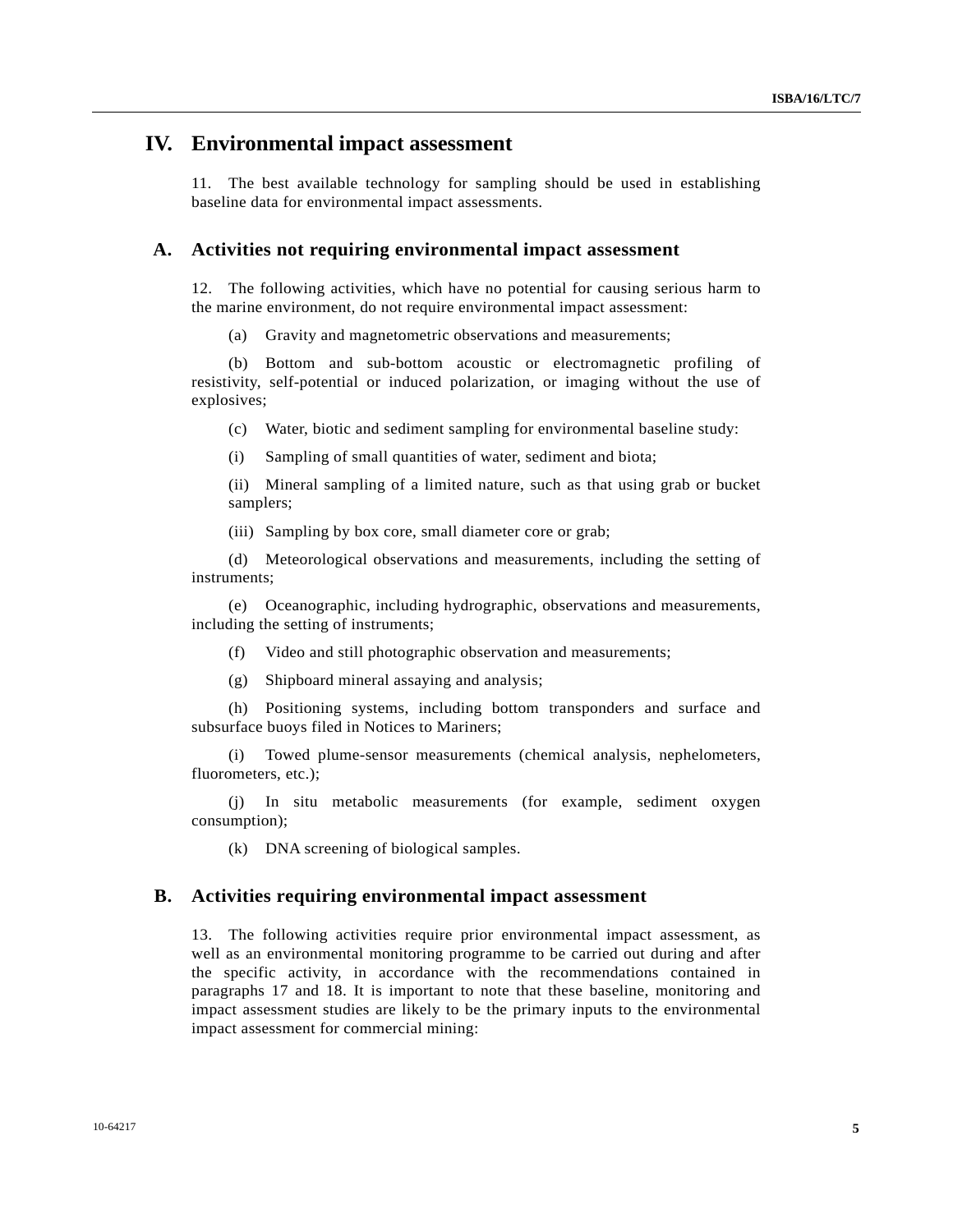(a) Sampling with epibenthic sled, dredge or trawl, to collect nodules for on-land studies for mining and/or processing if the sampling area of any one sampling activity exceeds  $10,000 \text{ m}^2$ ;

 (b) Use of specialized equipment to study the effect of artificial disturbances that may be created on the sea floor;

(c) Testing of collection systems and equipment.

14. The prior environmental impact assessment and the information set out in the recommendation contained in paragraph 16 and the relevant environmental monitoring programme is to be submitted by the contractor to the Secretary-General at least one year before the activity takes place.

15. Each contractor should include in its programme specification of events that could cause suspension or modifications of the activities owing to serious environmental harm if the effects of the events cannot be adequately mitigated.

#### **C. Information to be provided by the contractor**

16. The contractor is to provide the Secretary-General with some or all of the following information, depending on the specific activity to be carried out:

 (a) Nodule collection technique (passive or active mechanical dredge, hydraulic suction, water jets, etc.);

(b) Depth of penetration into the seabed;

 (c) Running gear (skis, wheels, caterpillars, Archimedes screws, bearing plates, water cushion, etc.) which contacts the seabed;

 (d) Methods for separation on the sea floor of the nodules and the sediment, including washing of the nodules, volume of the discharge of sediment mixed with water, concentration of particles in the discharged mixture, height of discharge above the sea floor, etc.;

(e) Nodule crushing methods;

(f) Methods for transporting the nodules to the surface;

 (g) Separation of the nodules from the fines and the sediment on the surface vessel;

(h) Methods for dealing with the abraded nodule fines and sediment;

 (i) Volume and depth of overflow discharge, concentration of particles in the discharged water and chemical and physical characteristics of the discharge;

(j) Location of the mining test and boundaries of the test area;

(k) Probable duration of the test;

(l) Test plans (collecting pattern, area to be perturbed, etc.).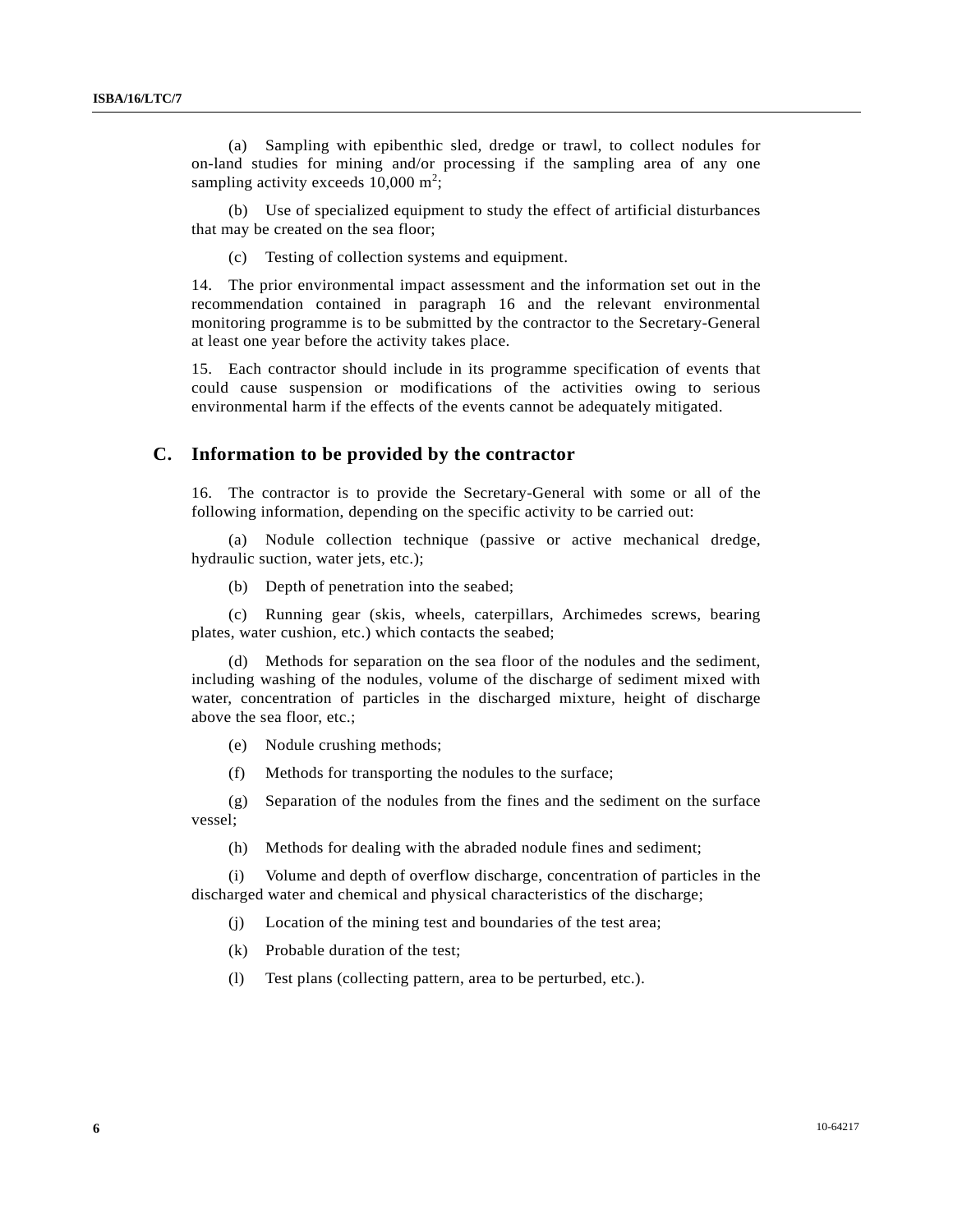#### **D. Observations and measurements to be made while performing a specific activity**

17. The contractor is to provide the Secretary-General with some or all of the following information, depending on the specific activity to be carried out:

(a) Width, length and pattern of the collector tracks on the sea floor;

 (b) Depth of penetration in the sediment, lateral disturbance caused by the collector;

(c) Volume of sediment and nodules taken by the collector;

 (d) Ratio of sediment separated from the nodule on the collector, volume of sediment rejected by the collector, size and geometry of the discharged plume, behaviour of the plume behind the collector;

 (e) Area and thickness of re-sedimentation by the side of the collector tracks to the distance where re-sedimentation is negligible;

 (f) Volume of overflow discharge from the surface vessel, concentration of particles in the discharged water, chemical and physical characteristics of the discharge, behaviour of the discharged plume at the surface, in mid-water or at the seabed.

#### **E. Observations and measurements to be made after the performance of a specific activity**

18. The Contractor is to provide the Secretary-General with some or all of the following information, depending on the specific activity to be carried out:

 (a) Thickness of re-deposited sediment by the side of the collector tracks and over the area affected by the resettled sediment from a plume caused by the mining test activity and the discharge plume;

 (b) Abundance, diversity and, where possible, the behaviour of the different types of benthic fauna subjected to re-sedimentation;

 (c) Changes in the abundance and diversity of benthic fauna in the collector tracks, including rates of recolonization;

 (d) Possible changes in the benthic fauna in adjacent areas apparently not perturbed by the activity;

 (e) Changes in the characteristics of the water at the level of the discharge from the surface vessel during the mining test, and possible changes in the behaviour of the corresponding fauna;

For mineral deposits, post-test-mining maps of the mined area, highlighting changes in geomorphology at the finest scale practicable;

 (g) Levels of trace metals found in dominant benthic fauna subjected to resettled sediment from the discharge plume.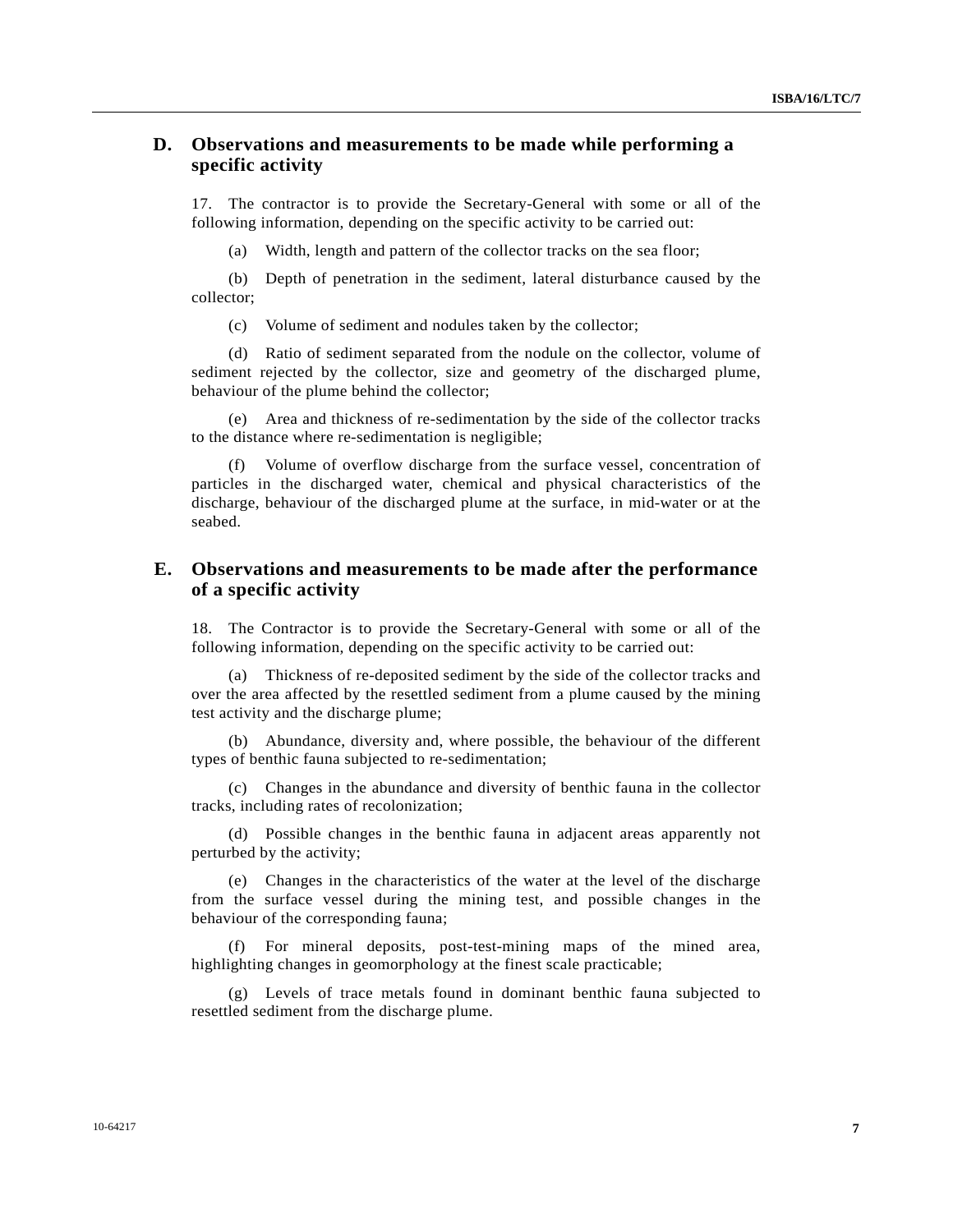## **V. Data collection, reporting and archival protocol**

#### **A. Data collection and analysis**

19. The types of data to be collected, the frequency of collection and the analytical techniques in accordance with the present recommendations should follow the best available methodology and the use of an international quality system and certified operation and laboratories.

#### **B. Data archival and retrieval scheme**

20. The following obligations should be met:

 (a) Cruise report with station list, list of activities and other relevant metadata to be submitted to the International Seabed Authority Secretariat within one year of the completion of the cruise;

 (b) Raw sample data to be submitted to the International Seabed Authority Secretariat.

#### **C. Reporting**

21. Assessed and interpreted results of the monitoring shall be periodically reported to the Authority in the prescribed format.

#### **D. Transmission of data**

22. All data relating to the protection and preservation of the marine environment, other than equipment design data, collected pursuant to the recommendations contained in paragraphs 17 and 18 should be transmitted to the Secretary-General to be freely available for scientific analysis and research within four years of the completion of a cruise, subject to confidentiality requirements as contained in the Regulations.

23. The contractor should transmit to the Secretary-General any other non-confidential data in its possession which could be relevant for the purpose of the protection and preservation of the marine environment.

## **VI. Cooperative research and recommendations to close gaps in knowledge**

24. Cooperative research may provide additional data for the protection of the marine environment and may be cost-effective for contractors.

25. It implies interaction between multiple oceanographic disciplines and can be useful in closing gaps in knowledge resulting from contractors working individually. The Authority can give support in the coordination and dissemination of the results of such research, in accordance with the Convention.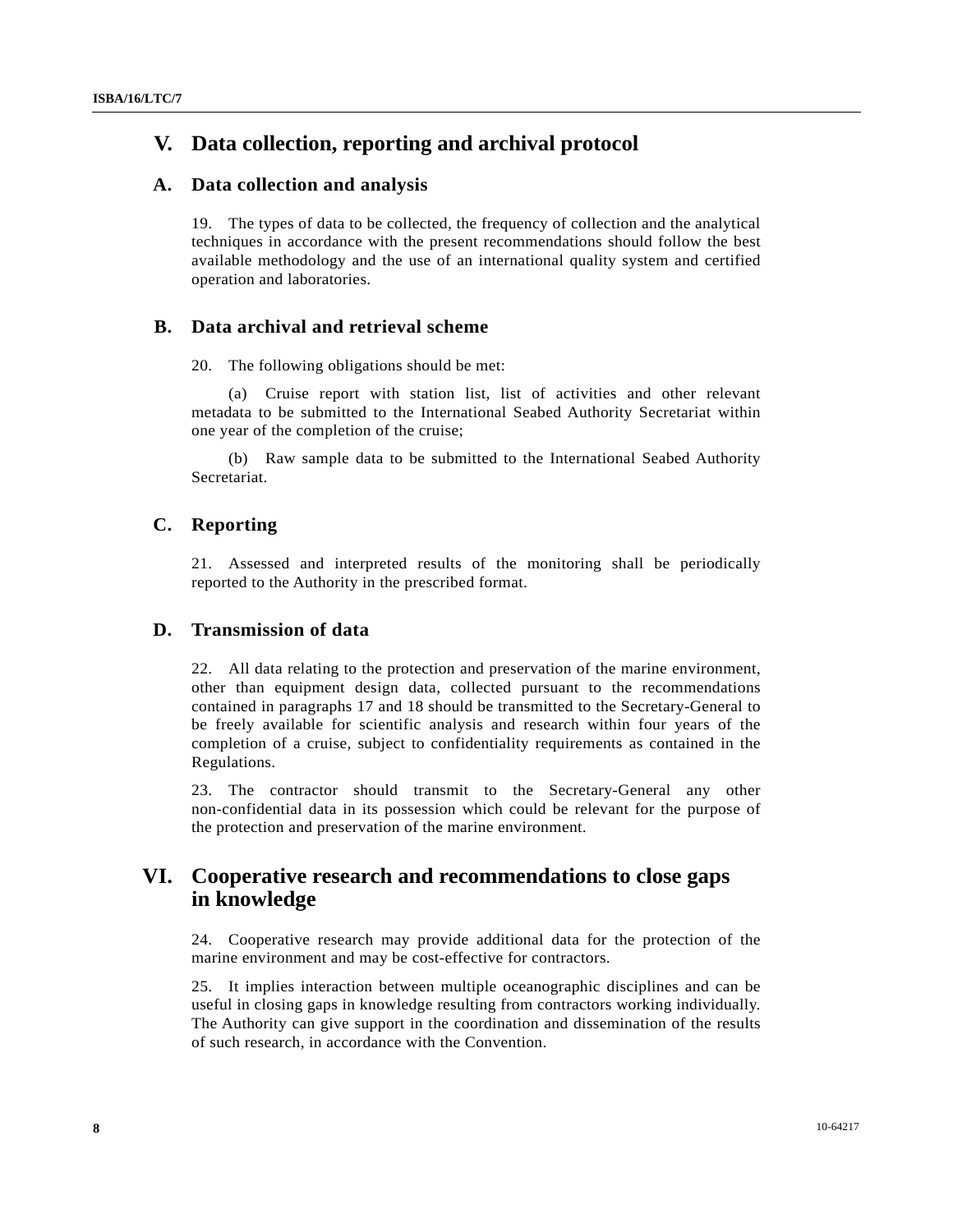## **Annex I**

#### **Explanatory commentary**

1. The aim of the recommendations for the guidance of contractors is to define the biological, chemical, geological and physical components to be measured and the procedures to be followed by the contractor to ensure the effective protection of the marine environment from harmful effects which may arise from its activities in the Area, and to provide guidance to prospective contractors in preparing plans of work for exploration for polymetallic nodules.

2. It was considered that there was a need to clearly define the various stages of exploration. The scale of tests of collecting systems is crucial for the assessment of their environmental consequences. Any plan of work for exploration will take into consideration the following phases of environmental studies:

- (a) Environmental baseline studies;
- (b) Monitoring during and after testing of collecting systems and equipment.

3. The purpose of environmental baselines is to ensure that measures can be taken to evaluate the impact of exploration activities on the marine environment. Although the actual technology that will be used for some exploration activities, namely the one which will be embodied in the collecting systems and equipment, is not currently known, and current knowledge of the deep-sea environment is insufficient to predict the real impacts of tests of such technology, the environmental disturbances may be forecast to some extent, based on the experience and knowledge gathered from previous activities carried out by the registered pioneer investors and by the scientific community. The main impacts are expected to occur at the sea floor. The nodule collector will disturb the semi-liquid sediment-surface layer and will create a near-bottom plume. The nodule collector will compress, break up and squeeze the harder underlying sediment layer. For predicting the effects of the activities and for managing them in such a way as to prevent serious harm to the environment, the critical issues are the following:

 (a) The dose-response function for the sediment communities for a single deposition event. The dose-response and modelling of the amount of sediment that would settle in a particular area would help predict the impacts;

 (b) The chronic disturbance effect, i.e. the disturbance effect of multiple sediment depositions in a given area, which would yield information on how frequently a plume is produced in an area that yields a small amount of sedimentation, without having a negative impact upon the ecosystem;

 (c) The time scale of community recovery after a very intense disturbance. The sediment transported to the surface with the stream of polymetallic nodules may be discharged into the ocean together with nodule fines. Disposal in the surface waters would possibly interfere with primary productivity by increasing the nutrient levels and decreasing light penetration into the ocean, or enter the food chain and disturb vertical migration. The discharge may occur below the thermocline layer and the oxygen-minimum zone, and preferably at the seabed. Since the thermocline and the oxygen-minimum zones vary regionally and to some extent seasonally, environmental studies must: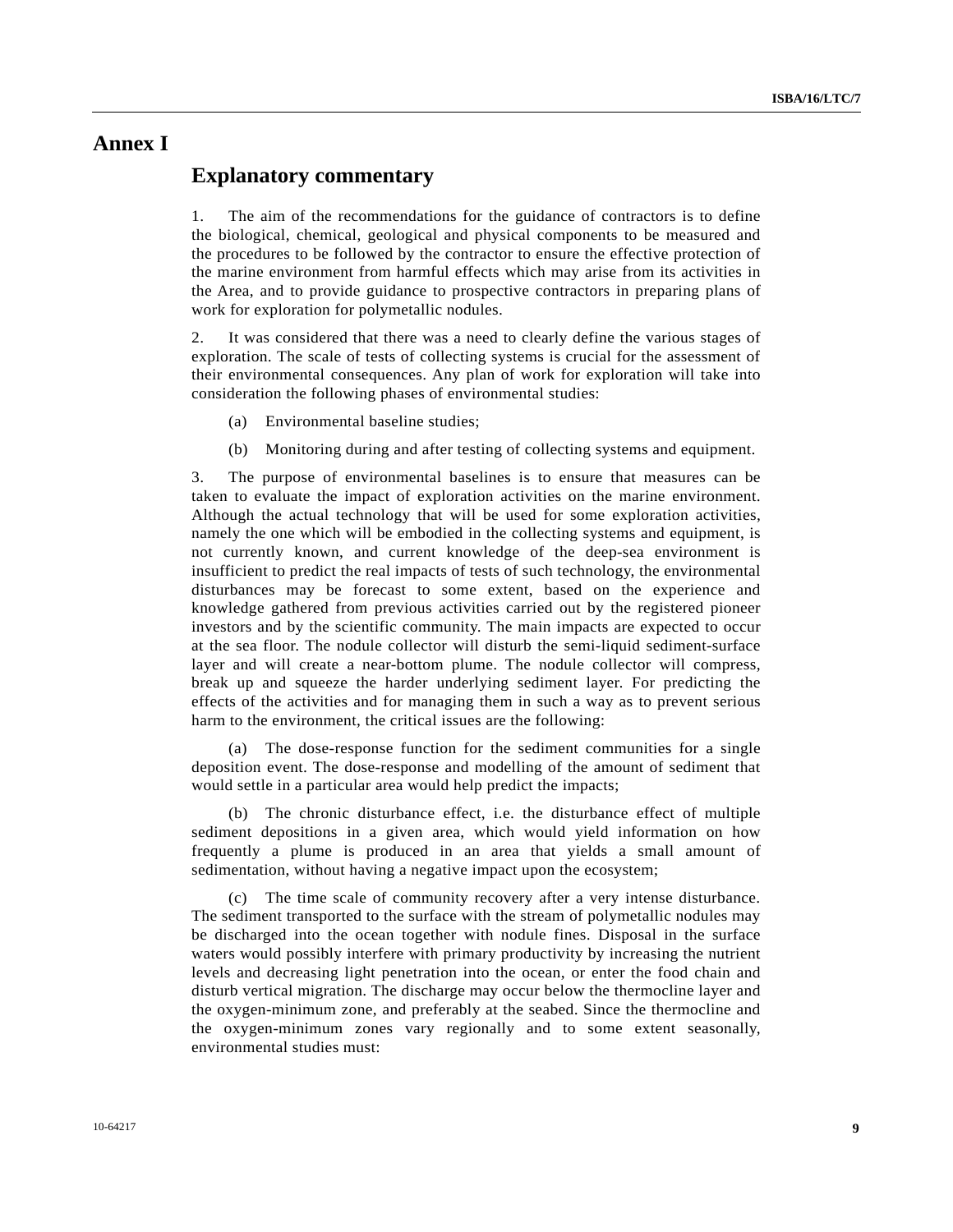(i) Determine the depth range of the thermocline and the oxygen-minimum layer at each mining area;

(ii) Concentrate on the oceanographic properties around the discharge depth;

 (iii) Include oceanographic parameters in the upper-water layer because of the potential for accidental discharge.

4. Part III deals with the baseline data requirements. The contractor, utilizing the best available technology, shall set up the environmental baseline in the exploration area. The baseline data requirement shall take into consideration seven groups of data: physical oceanography, chemical oceanography, sediment properties, biological communities, bioturbation, sedimentation and geological properties.

5. The first baseline data group (physical oceanography) is a general requirement targeted at collecting the physical data prior to any disturbance in order to model and to value the potential influence on the physical environment. Information on the physical oceanography is required to estimate the potential influence of the mining plume. This information includes the current conditions, temperature and turbidity regimes above the sea floor. At the depth of discharge, measurements of the currents and particulate matter are required as basic information to predict the behaviour of the discharge plume. At the upper layers, these studies are required to characterize the baseline environmental conditions. Surface oceanographic structure is measured by conductivity-temperature-depth (CTD) systems studies. Temporal aspects of the surface structure need to be addressed. The CTD profiles and sections should be performed from the surface to the bottom, to characterize the stratification of the entire water column. Current and temperature field structures can be inferred by the long-mooring data and from supplementary acoustic Doppler current profilers (ADCP) and other current measurement methods. The number and location of the moorings need to be appropriate for the size of the area to adequately characterize the current regime. The recommended sampling resolution is based on World Ocean Circulation Experiment and CLIVAR standards, with station spacing not exceeding 50 km. In regions of large lateral gradients (for example, in boundary currents and near major geomorphologic structures), the horizontal sampling spacing should be decreased in order to allow resolution of the gradients. The number of current metres on a mooring is dependent upon the characteristic scales of topography of the area studied (difference in heights from the bottom). The suggested location should be as close as possible to the sea floor, normally 1 m to 3 m. The location of the upper current metre should exceed the highest element of the topography by a factor of 1.2 to 2. Along with this, the basic levels of the current metres should be 10 m, 20 m, 50 m, 100 m and 200 m above the seabed. A satellite-data analysis is recommended for understanding synoptic-scale surface activity in the area and for larger-scale events.

6. The second baseline data group (chemical oceanography) is a specific requirement targeted at collecting data prior to any discharge in the water, including the water overlying the nodules. The data gathered are important for assessing the possible influence on biological activity of the modification of the water composition by the mining tests of collecting systems. Samples should be collected at the same locations as indicated for physical oceanography measurements. The water overlying the nodules and the pore water in the sediments should be characterized chemically where possible to evaluate processes of chemical exchange between the sediment and the water column. The chemical parameters to be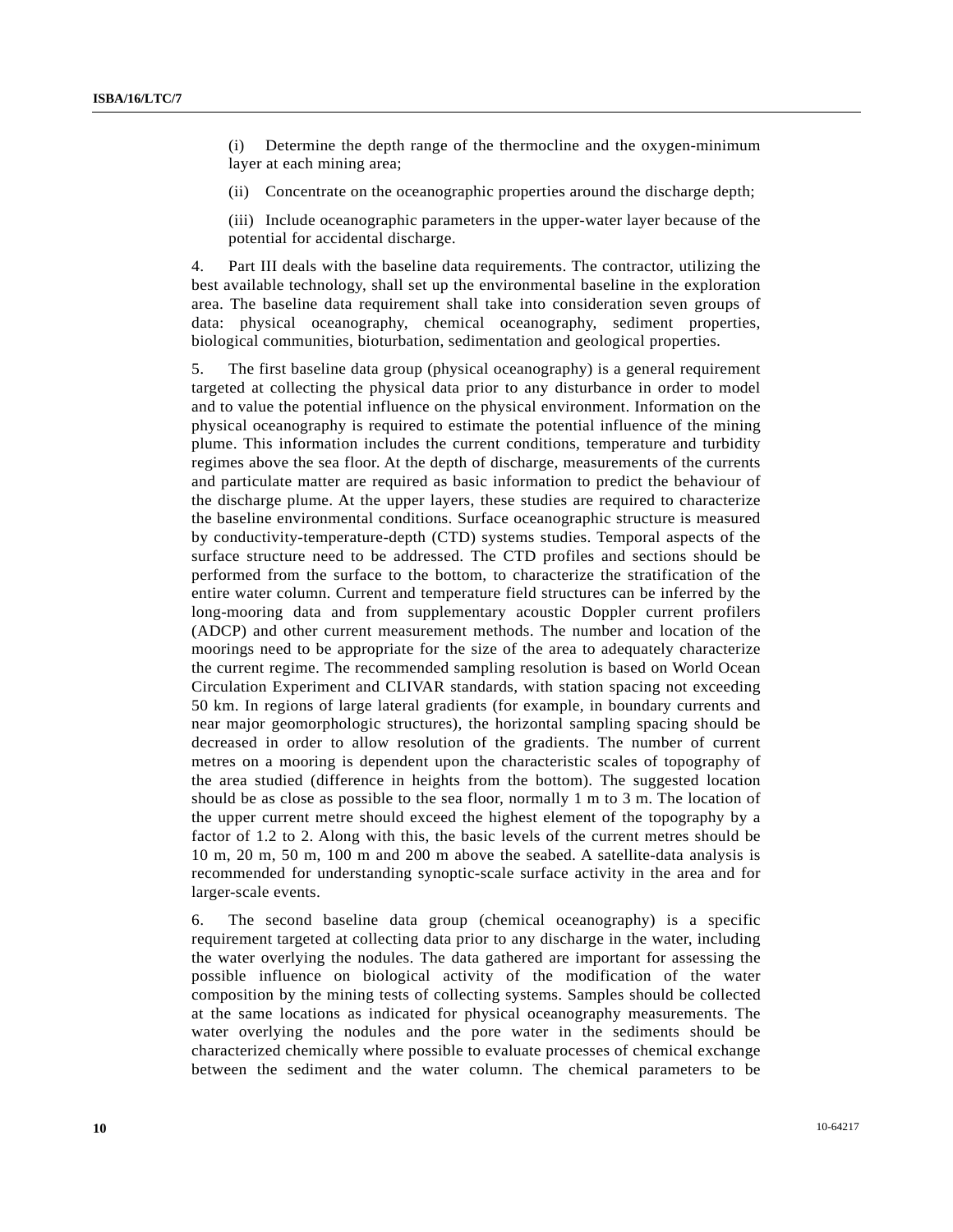measured and the suggested protocols are listed in chapter 23 of the International Seabed Authority report entitled *Standardization of Environmental Data and Information: development of guidelines*. In the same report, table 3 lists the specific parameters that should at least be measured (phosphate, nitrate, nitrite, silicate, carbonate alkalinity, oxygen, zinc, cadmium, lead, copper, mercury, total organic carbon). Once details of the proposed test-mining techniques are known, the parameter lists should be extended to include any potentially hazardous substances that may be released into the water column during test mining. All measurements must be accurate in conformance with accepted scientific standards (for example, CLIVAR, JGOFS and GEOSECS).

7. Characterization of the water-column chemistry is essential for assessing background conditions prior to any discharge in the water. In order to allow for later analysis of additional parameters, water samples suitable for analysis of dissolved and particulate matter should be collected and archived in a repository accessible for future study.

8. Vertical profiles and temporal variation also need to be addressed in the field measurement programme.

9. A general scheme for physical and chemical oceanographic baselines includes:

 (a) Collection of water-column hydrographic and light-transmission data of sufficient resolution to characterize the dominant patterns, taking into account the characteristics of the geomorphology of the seabed at the exploration site, where appropriate;

 (b) Collection of data appropriate for assessing the horizontal and vertical advective and eddy-diffusive dispersal potential of dissolved and particulate matter on the environmentally relevant time and space scales;

 (c) Set-up and validation of a numerical circulation model that covers the temporal and spatial scales important for dispersal, and the carrying out of experiments, for example to investigate the potential impact of accidental spills.

10. The time scales for the environmental impact of each test-mining by-product must be modelled. Both advective and eddy-diffusive contributions to the dispersal potential should be assessed. Before test mining is to begin, the dispersal potential must be assessed at all levels where environmentally significant test-mining by-products are to be released into the water column and where accidental spills are considered most likely. In regions of geomorphologic relief near the test-mining site, horizontal and vertical resolutions should be increased to allow dynamical structures associated with deep-sea topography (e.g. boundary currents, trapped eddies, overflows) to be resolved. In order to complete an assessment of the dispersal potential, a three-dimensional hydrodynamic numerical model that covers the temporal and spatial scales important for dispersal must be constructed.

11. Modelling will assist in extrapolating from test mining to commercial-scale mining.

12. The third baseline data group (sediment properties, including pore water chemistry) is targeted at collecting the basic information to predict the behaviour of the discharge plume and the effect of test-mining activity on sediment composition. In this context, the following parameters should be measured: specific gravity, bulk density, shear strength and grain size as well as the sediment depth of change from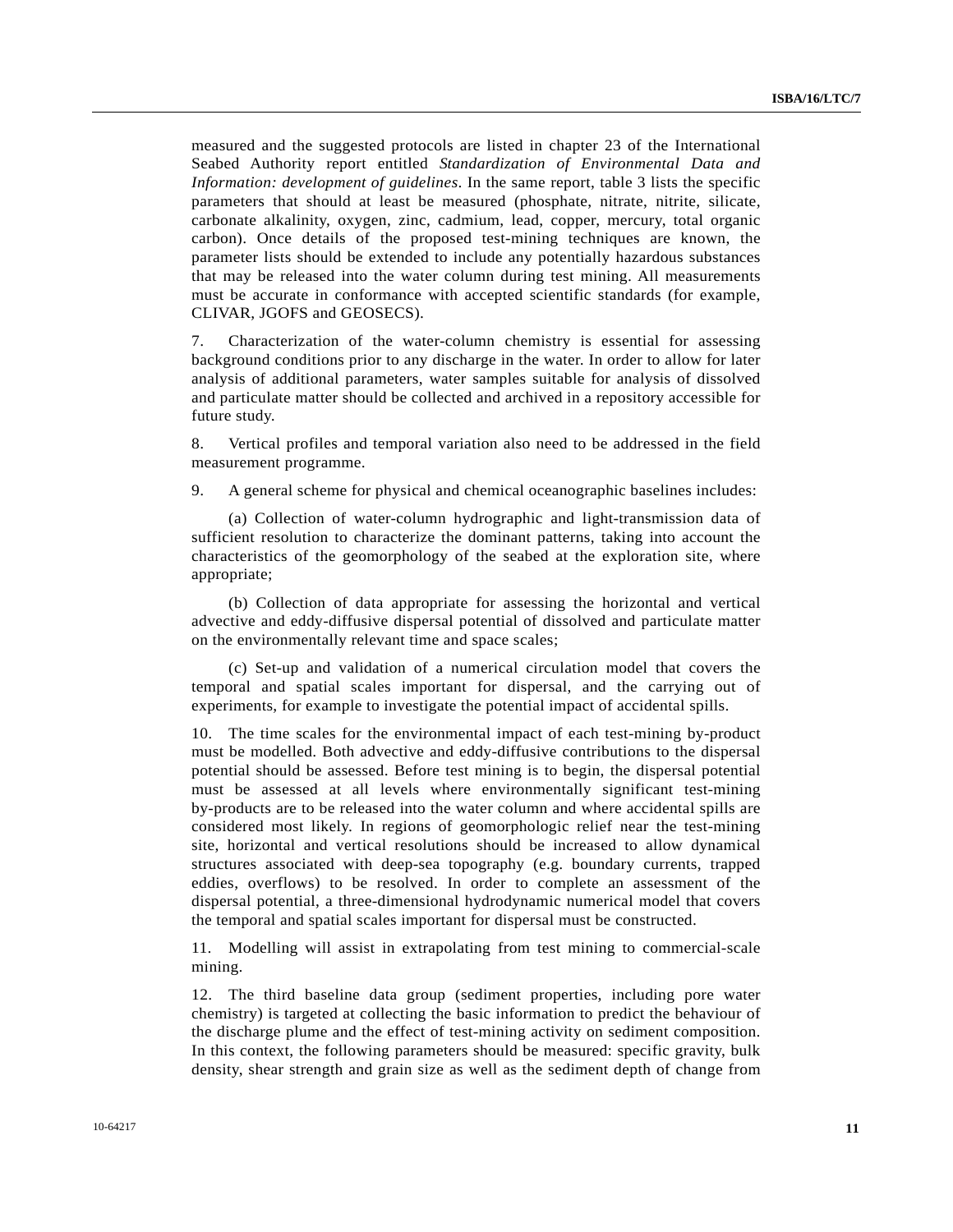oxic to suboxic conditions. Additionally, organic as well as inorganic carbon in the sediment, other elements (iron, manganese, zinc, cadmium, lead, copper, mercury), nutrients (phosphate, nitrate, nitrite and silicate), carbonate (alkalinity) and the redox system in the pore water should be measured to 20 cm depth. The geochemistry of the pore water and sediments should be determined as far down as 20 cm. Recommended protocols are listed in tables 1 and 2 of chapter 23 of the International Seabed Authority report entitled *Standardization of Environmental Data and Information: development of guidelines*.

13. The fourth baseline data group (biological communities) is targeted at collecting the "natural" data, including "natural variability" to evaluate the effects of the activities on the benthic and pelagic fauna.

14. Seabed mining will have its greatest impact on the sea floor biological community. The test of components (engineering tests) will provide a first indication of this impact. Subsequent integrated tests will yield a deeper knowledge of this impact.

15. Geographic Information System mapping tools are recommended as a means to place habitat and sample information in spatial contexts.

16. Standard practices for the preservation of organisms should be followed, including: discrete sampling of sub-habitats into separate sample containers (preferably insulated) with closed lids to prevent washing on recovery; recovery of samples within 12 hours of collection to obtain quality material; and immediate processing and preservation of samples on deck or maintenance in cold rooms for durations of no more than six hours before preservation (or less where molecular assays are planned).

17. Multiple preservation methods should be used, including: preservation in formalin for taxonomic studies; freezing or preservation in 100 per cent ethanol for molecular studies; drying of whole animals and/or selected tissues for stable isotope analyses; and freezing of whole animals and/or selected tissue for trace metal and biochemical analyses.

18. Colour photographic documentation of organisms should be obtained whenever possible (organisms in situ and/or fresh material on deck to document natural coloration). These photographs should become part of an archival collection.

19. All samples and sample derivatives (e.g. photographs, preserved material, gene sequences) should be linked to relevant collection information (the minimum requirement is date, time, method of sampling, latitude, longitude, depth).

20. Identification and enumeration of samples at sea and in the laboratory should be complemented by molecular and isotopic analyses, as appropriate. Speciesabundance and species-biomass matrices should be standard products wherever practical.

21. Specimens must be archived for comparison with taxonomic identifications from other sites and to understand the details of changes in the composition of species over time.

22. Standardization of methodology and reporting of the results is extremely important. Standardization should include: instruments and equipment; quality assurance in general; sample collection; treatment and preservation techniques;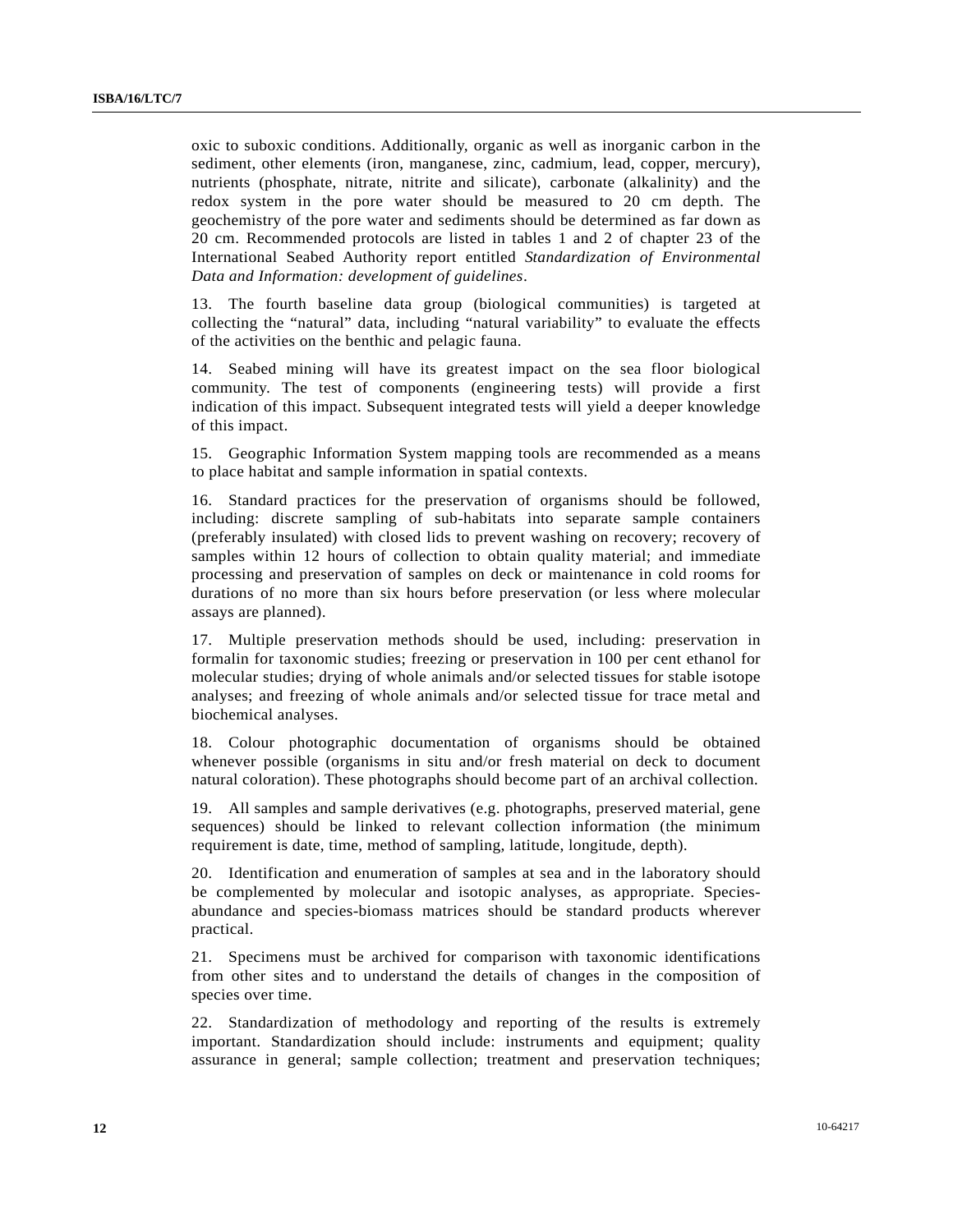determination methods and quality control on board vessels; analytical methods and quality control in laboratories; and data processing and reporting.

23. Collection and analytical techniques must follow best practices, such as those developed by the Intergovernmental Oceanographic Commission of the United Nations Educational, Scientific and Cultural Organization, and available at World Data Centres and Responsible National Oceanographic Data Centres, or those established or recommended by the Authority.

24. Spatial variation in the biological community must be evaluated prior to test mining.

25. Different kinds of sampling equipment can be used depending upon the size of the fauna to be collected. The use of multiple corers allows the distribution of different sampling tubes from the same station among the specialists that used different techniques for fauna identification and counting. However, it should be stressed that the diameter of the tubes must be adjusted to avoid excessive disturbance of the sediment or obstruction by the nodules. The data to be collected and the corresponding methodology for the various classes/sizes of seabed fauna should be as follows:

**Megafauna**. Data on megafauna abundance, biomass, species structure and diversity are to be based on photographic transects. Photographs need to have a sufficient resolution in order to identify organisms greater than 2 cm in their smallest dimension. The width covered by the photographs should be at least 2 m. As for sampling stations, the pattern of the photographic transects should be defined taking into account the different features of the bottom, such as topography, variability of the sediment characteristics and abundance and type of nodules. Species identification should be confirmed by collection of specimens at the site. Sampling efforts should be used to characterize the less abundant but potentially key megafauna in the system (including fish, crabs and other motile organisms). Representative samples of those organisms should be preserved for taxonomic, molecular and isotopic analyses.

For infauna:

Macrofauna. Data on macrofauna (>250µm) abundance, species structure, biomass, diversity and depth distribution (suggested depths: 0-1, 1-5, 5-10 cm) are to be based on box cores  $(0.25 \text{ m}^2)$ .

**Meiofauna**. Data on meiofauna (<250µm, >32µm) abundance, biomass, species structure and depth distribution (suggested depths: 0-0.5, 0.5-1.0, 1-2, 2-3, 3-4 and 4-5 cm) are to be based on cores. One tube per station of a multiple corersampling pattern could be devoted for this purpose.

**Microfauna**. Microbial metabolic activity should be determined using adenosine triphosphate (ATP) or other standard assay for 0-1 cm intervals of cores. One tube per station of a multiple corer-sampling pattern could be devoted for this purpose. Suggested intervals for sampling are 0-0.5, 0.5-1.0, 1-2, 2-3, 3-4, 4-5 cm.

**Nodule fauna**. Abundance, biomass and species structure of the fauna attached to the nodules should be determined from selected nodules taken from the top of box corers.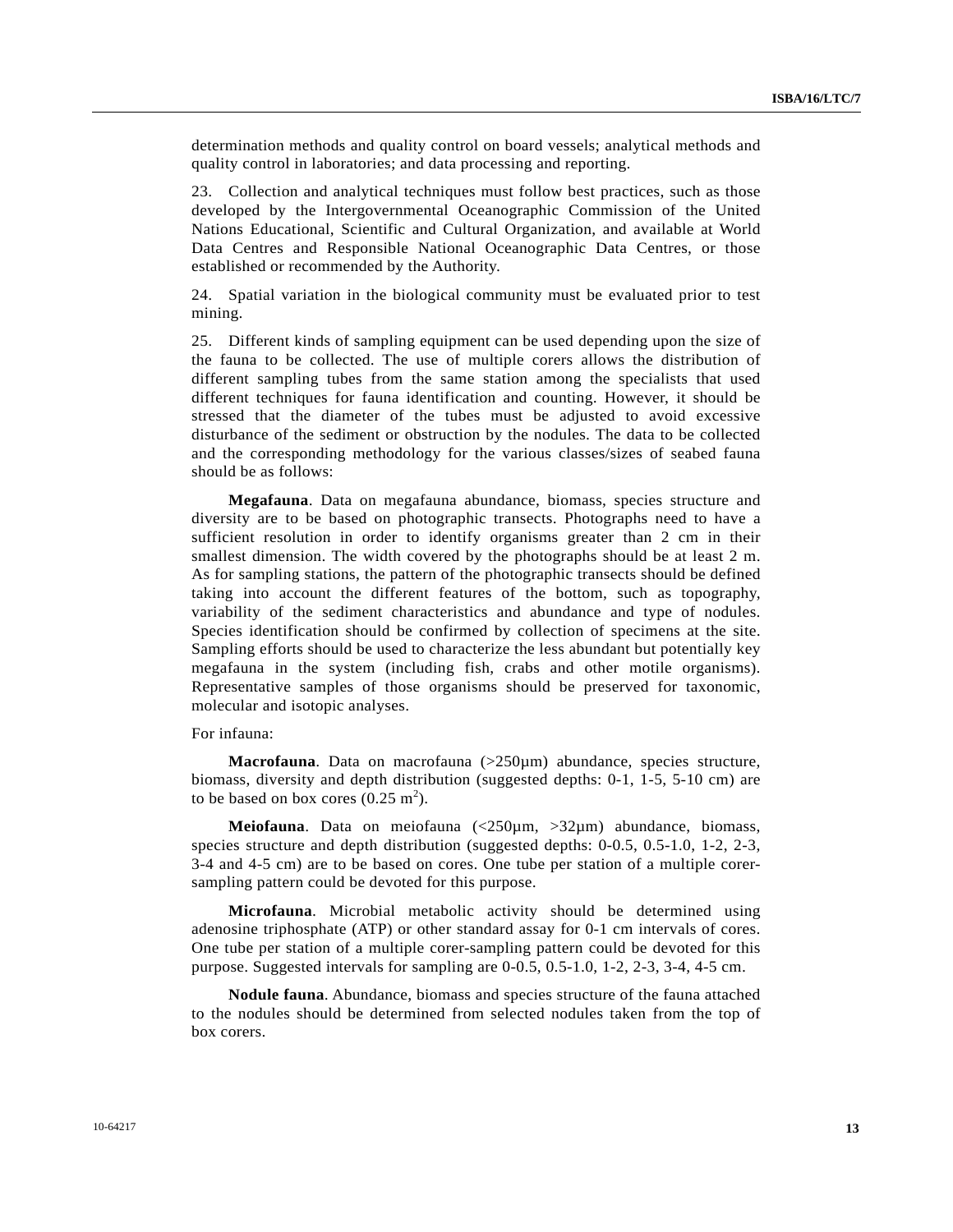**Demersal scavenger**. A time-lapse baited camera should be installed at the study area for at least one year to examine the physical dynamics of surface sediment and to document the activity level of surface megafauna and the frequency of re-suspension events. Baited traps may be used to characterize the community species composition.

26. If there is potential for surface discharge, the plankton community in the upper 200 m of the water column should be characterized. The pelagic community structure around the depth of the plume and in the benthic boundary layer need also to be assessed prior to test mining. Measurements should be made of phytoplankton composition, biomass and production, zooplankton composition, and biomass and bacterial plankton biomass and productivity. Temporal variation of the plankton community in the upper surface waters on seasonal and inter-annual scales should be studied. Remote sensing can be used to augment field programmes. Calibration and validation of remote-sensing results are essential.

27. Trace metals should be assessed in muscle and target organs of dominant benthic and benthopelagic fish and invertebrate species. This should be done at least four times before test-mining operations begin (to measure natural variability) and thereafter at least annually to monitor possible changes due to test-mining activity. A combination of monitoring and shipboard and laboratory experimentation may be necessary to resolve completely, prior to test mining, the issues of impacts on phytoplankton and zooplankton if there is surface discharge, and the effects of trace metals.

28. Temporal variation must be evaluated for at least one potential test mining site and the preservation reference site for the test-mining activity (ideally, once every year for three years; minimally, twice — once at the beginning and once at the end of a single year). This temporal study should be reviewed by the Authority prior to the start of test mining. The temporal evaluation must include a video and/or photographic survey of subhabitat distribution, in addition to baseline data, including species abundance, biomass and community structure.

29. Taxonomic standardization should be addressed and, in order to facilitate identification, there should be an exchange of identification codes, keys, drawings and sequences at major laboratories and collections that carry out taxonomic studies of marine organisms.

30. Information from samples, photographs, video or other sources will assist in determining impact on the benthos. Such information will help to resolve questions about the significance of the impact and may assist in developing any appropriate mitigation strategies for commercial recovery operations. Information on the faunal succession that follows the test mining will help to determine the potential for the recovery of the benthic population from the effects of such mining. Data should include samples from the immediate test area before and after test mining, from selected distances away from the mined area to determine the effect of the benthic plume, and at selected times after test mining. Such impact experiments can be conducted collaboratively.

31. Information on other effects of the plume on the mid-water biota can be gathered by making observations of unusual events, such as fish kills and unusually large concentrations of fish, marine mammals, turtles and birds.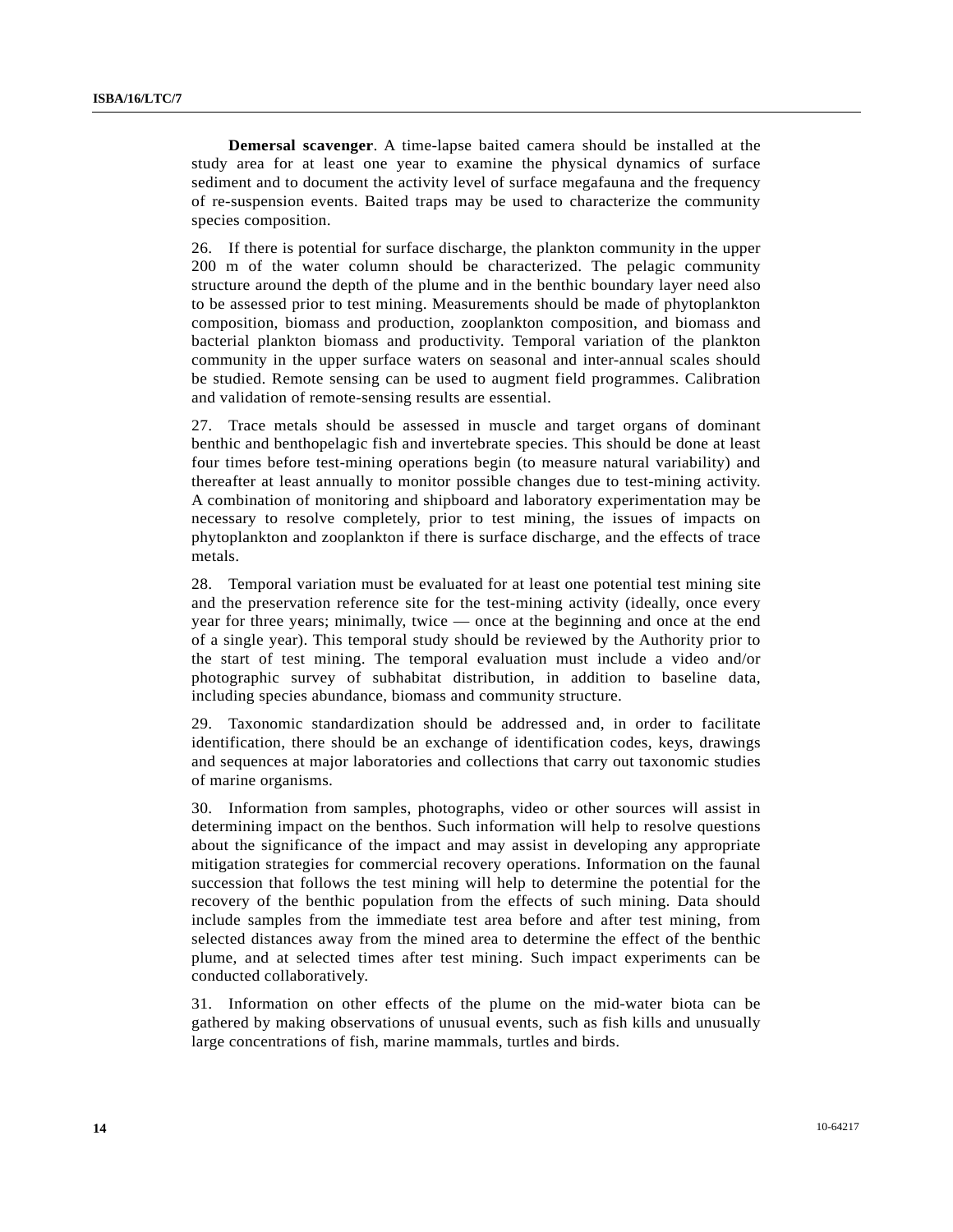32. The vertical distribution of light directly affects primary productivity in the euphotic zone. If there is surface discharge, vertical light-intensity profiles will show the effect of discharged particles on light attenuation and spectral bands over time, depth and distance from the mining ship. Those values can be used to detect any accumulation of the suspended particles at the pycnocline.

33. The fifth baseline data group (bioturbation) is targeted at collecting the "natural" data, including "natural variability" to model and to value the effects of the activities (bottom plume). Rates of bioturbation, i.e., the mixing of sediments by organisms, must be measured to analyse the importance of biological activity prior to a mining disturbance and can be evaluated from profiles of excess Pb-210 activity from cores, taking into account the variability in the sediment. Excess Pb-210 activity should be evaluated on at least five levels per core (suggested depths are 0-0.5, 0.5-1.0, 1-1.5, 1.5-2.5 and 2.5-5 cm). Rates and depth of bioturbation are to be evaluated by standard advection or direct diffusion models.

34. The sixth baseline data group (sedimentation) is targeted at collecting the "natural" data, including "natural variability" to model and to evaluate the effects of the activities (mid-water plume). It is recommended that deployment of moorings with sediment traps on a mooring line should be undertaken, with one trap below 2,000 m to characterize the particulate flux from the euphotic zone and one trap approximately 500 m above the sea floor to characterize the flux of materials reaching the sea floor. The bottom trap must be high enough above the bottom so as not to be influenced by sediment re-suspension. Sediment traps should be installed for a suitable period of time, with samples collected monthly to examine the seasonal flux and to evaluate inter-annual variation, particularly between climatic event years (for example, El Niño, La Niña). The trap installation may share the same mooring as the current metres described above. As the flux of materials from the upper-water column into the deep sea is ecologically significant in the food cycle of bottom-dwelling organisms, an adequate characterization of the material flux in the mid-water and flux to the sea floor is necessary for a comparison with the effect of the tailings discharge.

35. The seventh baseline group (geological properties) is targeted at determining the heterogeneity of the environment and assisting the placement of suitable sampling locations.

36. High-resolution (at least 200 m horizontal, 10 m vertical), high-quality bathymetric data should be collected over the area where the dispersal of testmining by-products is expected to significantly affect the environment, that is, over the entire region covered by the numerical circulation model.

37. As part of the high-resolution baseline survey, a suite of representative pre-mining cores of the sea floor sediment (including the top few centimetres, which can be lost when standard corers are used) around the target area should be collected and stored in a suitable repository, which is available for appropriate scientific study, while respecting the commercial implications for the contractor. A reasonable sampling strategy would consist of sediment cores taken at 1 km intervals starting at the margin of the deposit and extending at least 10 km along the four cardinal points.

38. Part IV of the recommendations for guidance deals with environmental impact assessment. Certain activities have no potential for causing serious harm to the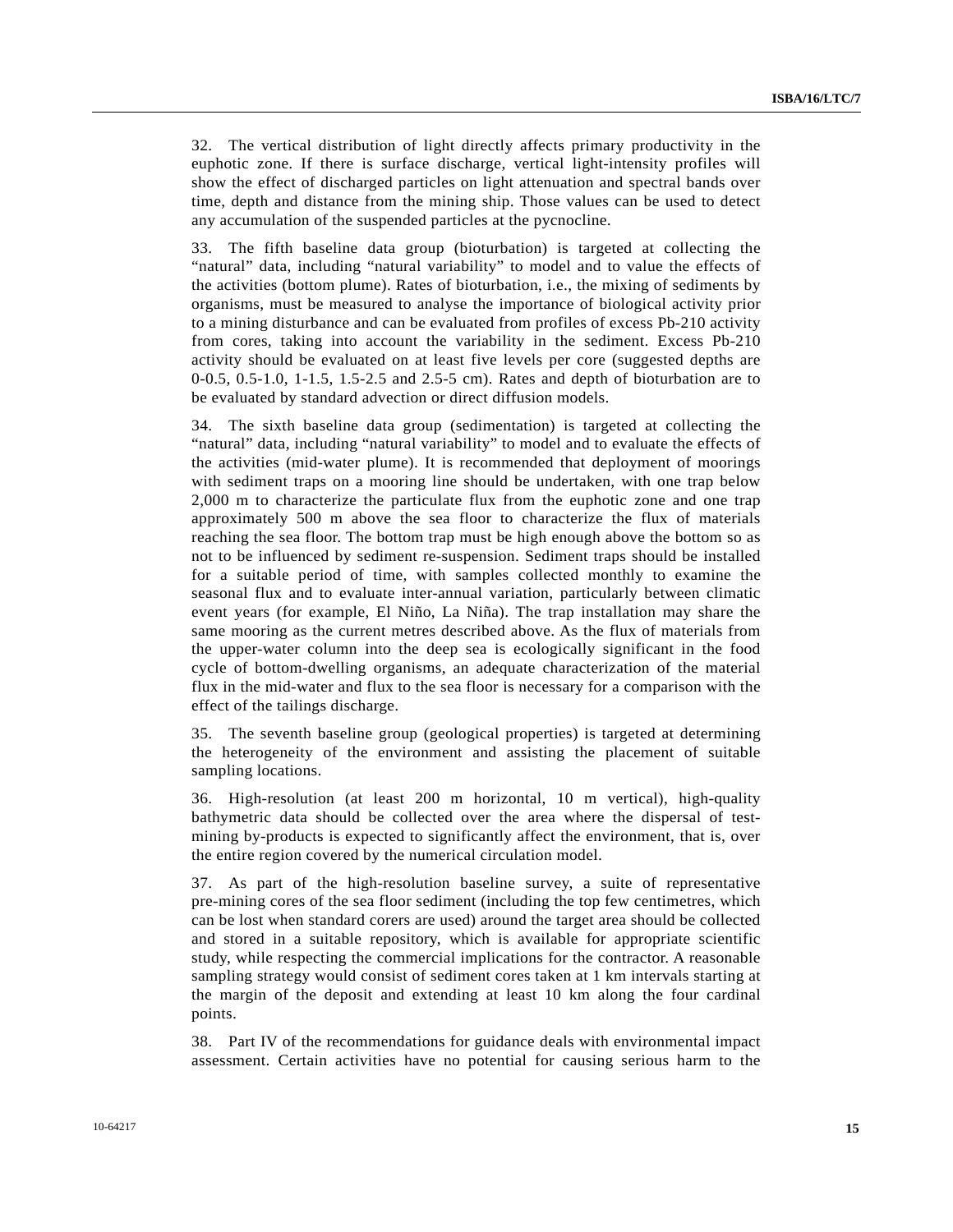marine environment and therefore do not require environmental impact assessment. Such activities are listed. In regard to activities that require environmental impact assessment, a monitoring programme is needed during and after a specific activity. Two kinds of operations are involved. The first is the observation and measurement of parameters that must be carried out during the performance of the activity in order to determine the extent of the disturbances created by that activity. The second is the periodic observation and measurement of parameters after the performance of the specific activity in order to determine the effects of the activity on the biological activities, including the recolonization of the disturbed areas.

39. The environmental studies during exploration will be based on a plan proposed by the contractor and reviewed by the Legal and Technical Commission for completeness, accuracy and statistical reliability. The plan would then be incorporated into the programme of activities under the contract. The environmental studies to be conducted during exploration will include, among other things, the monitoring of environmental parameters so as to confirm the findings that activities not expected to cause serious environmental harm do not in fact cause harm. The studies will be devoted primarily to the collection of data which can address concerns of the potential for serious environmental harm, in respect of benthic, mid-water and upper-water column impacts, resulting from the use of the proposed technologies.

40. Tests of collecting systems are viewed as an opportunity to examine the environmental implications of mining. The contractor will submit to the Authority a plan of such testing at least one year in advance. Preliminary descriptions of such tests, if they exist, should be submitted to the Authority with the application for approval of a plan of work for exploration; the details for monitoring the environment during the test mining shall be submitted at least one year before testing begins. A plan for testing of collection systems shall include provision for monitoring of those areas impacted by the contractor's activities which have the potential to cause serious environmental harm, even if such areas fall outside the proposed test site. The programme will include, to the maximum extent practicable, specification of those activities or events that could cause suspension or modification of the tests owing to serious environmental harm if the specified activities or events cannot be adequately mitigated. The programme will also authorize refinement of the test plan prior to testing and at other appropriate times, if refinement is necessary to reflect proposed operations accurately or to incorporate recent research or monitoring results. The plan for testing of collecting systems will include strategies to ensure that sampling is based on sound statistical methods, that equipment and methods are scientifically accepted, that the personnel who are planning, collecting and analysing data are scientifically well qualified and that the resultant data are submitted to the Authority in accordance with specified formats.

41. During the mining tests of collecting systems, delineation of the impact reference zone and preservation reference zone is recommended. The impact reference zone should be selected based on the area being representative of the environmental characteristics, including the biota, of the site where testing will take place. The preservation reference zone should be carefully located and be large enough so as not to be affected by the natural variations of local environmental conditions. The zone should have species composition comparable to that of the test area. The preservation reference zone should be outside the test area and areas influenced by the plume.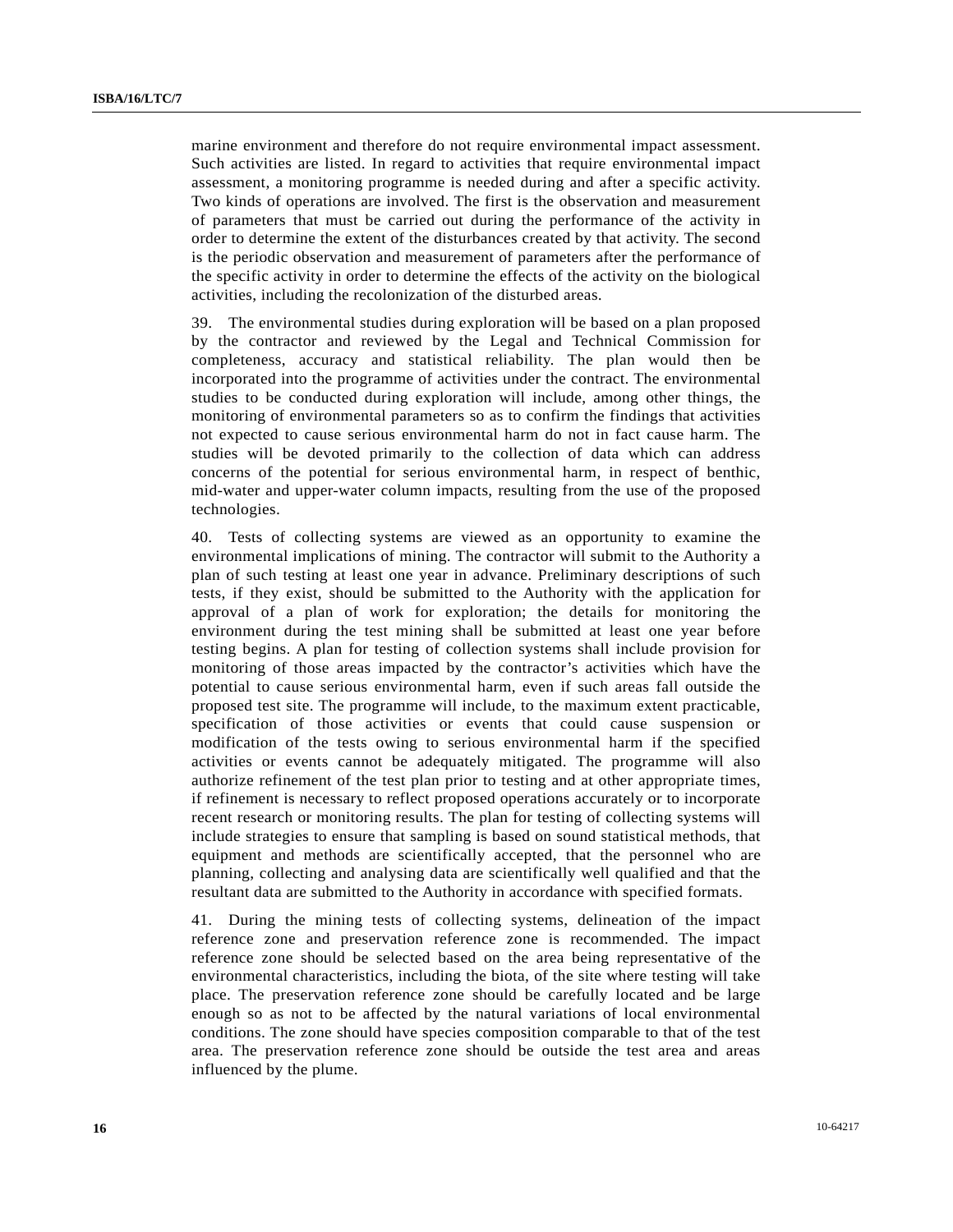42. The monitoring programme proposed by the contractor must provide the means to assess the importance of the perturbations created by its activities. This information is essential for assessing the effects of such activity on the environment and predicting the effects of similar activities in the future, including at the time of commencement of a commercial operation. It must be noted that some of the observations or measurements are beyond the capabilities of currently available technology. Consequently, the present proposals will have to be adjusted depending upon the improvements in the technology at the time of the activity.

43. Part V of the recommendations deals with data collection and reporting. It is recommended that collection and analytical techniques should follow best practices such as those developed by the Intergovernmental Oceanographic Commission of the United Nations Educational, Scientific and Cultural Organization and available at World Data Centres and Responsible National Oceanographic Data Centres, or those established or recommended by the Authority. An inventory of the data holdings from each contractor should be accessible on the World Wide Web Metadata that will detail the analytical techniques, error analyses, descriptions of failures, techniques and technologies to avoid. Comments on sufficiency of data and other relevant descriptors should also be included, in addition to the actual data.

44. A data archival and retrieval scheme could assist all contractors in the search for environmentally significant indicator elements. The environmental baseline studies and the monitoring programmes represent an important source of data and knowledge. Synthesis of such data and experience can work to the advantage of all contractors. As an example, synthesized data on bathymetry, currents, winds, salinity and temperature fields can form critical inputs for the modelling of regionalor basin-scale oceanographic processes. Models can be validated and fine-tuned by these sea truth data and can then partially supplement costly data-collection exercises. Increased data accessibility increases the likely accuracy of models and will assist in:

- (a) Identification of best practices;
- (b) Development of a common approach to an acceptable database;

 (c) Multilateral exchange of views and data leading to international cooperation;

- (d) Savings of time, effort and costs in alerting the community to failures;
- (e) Savings through reduction of measurement of some parameters.

45. Some claim areas may lie adjacent to or in the vicinity of other claims, providing further justification for data accessibility and joint efforts in modelling, so that the impact of activities in neighbouring areas can be evaluated without repeating all aspects of environmental assessment.

46. Part VI of the recommendations for the guidance of contractors deals with cooperative research and recommendations to close gaps in knowledge. Recent years have witnessed a revolution in the development of knowledge and technology in the deep-sea sciences. A number of research institutes around the world are carrying out extensive research programmes. Those institutions have considerable biological and scientific expertise.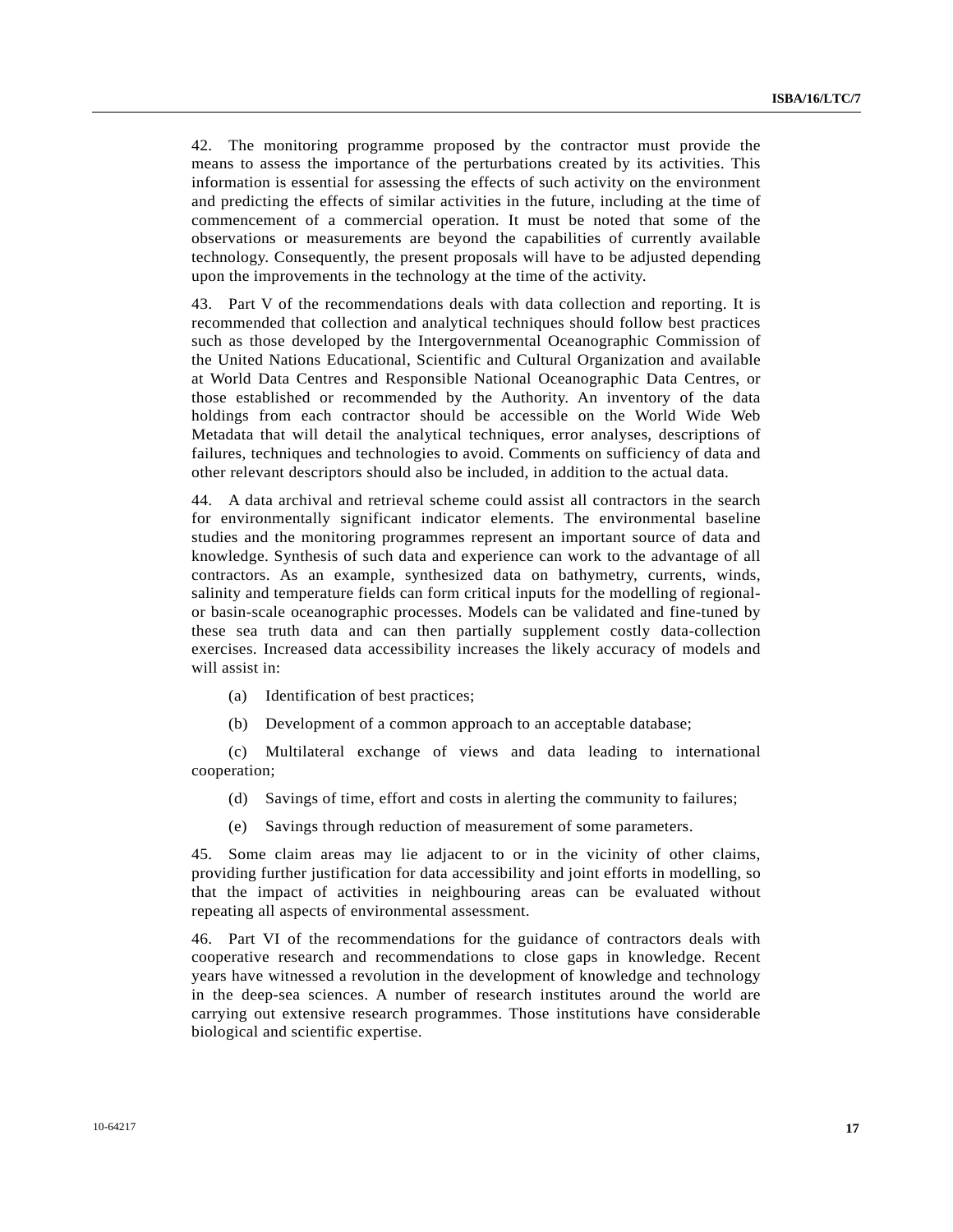47. Cooperative research can facilitate the establishment of baselines of natural variability on the basis of geological, biological and other environmental records acquired in selected areas.

48. A partnership between scientific community and contractors may result in voucher collection repositories, a gene sequence database repository, stable isotope analysis and interpretation and a photographic library of species/specimens. The basic scientific information acquired in partnership should result in the costeffective acquisition of information that will assist in development planning and decision-making, and the timely recognition of any significant environmental effects or issues prior to and during test mining. This information can be used to find solutions with a minimum conflict approach.

49. The risk of extinction for a significant fraction of a community of fauna within a potential test mine site will depend largely on how localized or widespread the species are distributed. Assessment will require syntheses of the biogeography of the fauna. This assessment should be facilitated by collaboration among contractors and with the scientific community.

50. Modelling studies should be undertaken collaboratively and linked closely to the field studies, to assess extinction risks under various management strategies, including various options for the design of protected areas. Overall conservation strategies need to take into account non-test mining impacts on faunal communities.

51. The contractors should work together with the Authority on cooperative research programmes to maximize the assessment of environmental impact and minimize the costs of these assessments.

52. In accordance with the Convention, the Authority shall promote and encourage the conduct of marine scientific research in the Area, and shall coordinate and disseminate the results of such research and analysis when available.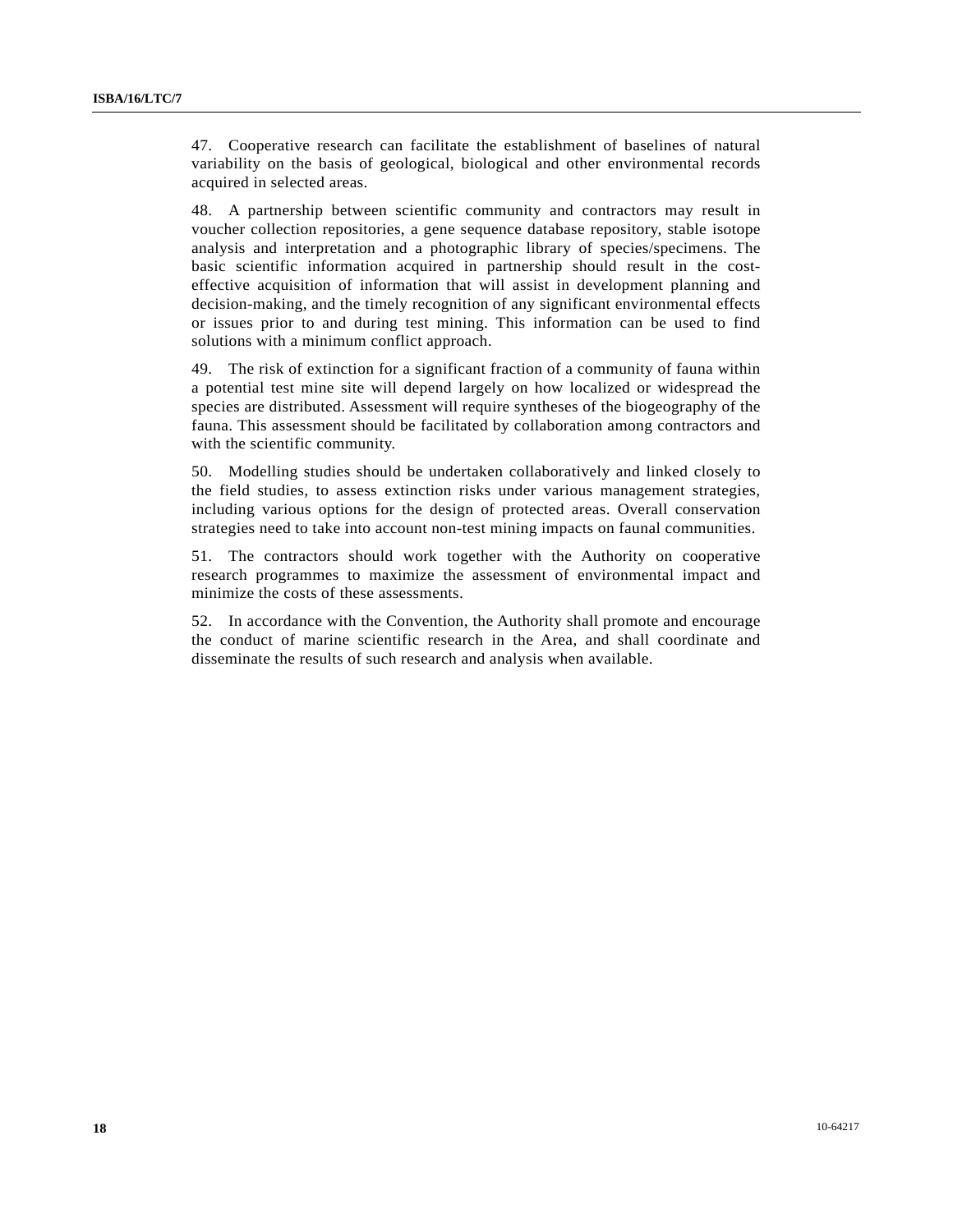## **Annex II**

# **Glossary of technical terms**

| <b>ATP</b>                | Adenosine triphosphate, a complex organic compound<br>which serves for short-term energy storage and conversion<br>in all organisms. The amount of ATP present can be used as<br>a measure of total microbial biomass in the sediment, as it<br>corresponds to the number of active cells, most of which<br>are bacteria.                                                                                                                     |
|---------------------------|-----------------------------------------------------------------------------------------------------------------------------------------------------------------------------------------------------------------------------------------------------------------------------------------------------------------------------------------------------------------------------------------------------------------------------------------------|
| Bathypelagic              | Pertaining to open-ocean environments at depths greater<br>than 3,000 m, deeper than the mesopelagic zone.                                                                                                                                                                                                                                                                                                                                    |
| Benthic                   | Pertaining to the ocean bottom.                                                                                                                                                                                                                                                                                                                                                                                                               |
| Benthic boundary<br>layer | Pertaining to the layer of water immediately above the<br>ocean bottom water layer/sediment interface.                                                                                                                                                                                                                                                                                                                                        |
| Benthopelagic             | Pertaining to the zone very close to, and to some extent<br>having contact with, the sea floor of deeper portions of the<br>open ocean.                                                                                                                                                                                                                                                                                                       |
| <b>Benthos</b>            | The forms of marine life that live on, or in, the ocean<br>bottom.                                                                                                                                                                                                                                                                                                                                                                            |
| <b>CLIVAR</b>             | Climate variability and predictability, a component of the<br>World Climate Research Programme.                                                                                                                                                                                                                                                                                                                                               |
| <b>CTD</b>                | Pertaining to a system for measuring conductivity (indicator<br>of salinity), temperature and depth (defined from pressure<br>measurements). The first two parameters are essential in<br>oceanographic observations and the depth profile is<br>required to delineate the vertical structure of the ocean.<br>Additional parameters, such as pH and dissolved oxygen<br>concentration, can be measured if optional sensors are<br>installed. |
| Diel                      | Involving a 24-hour period that usually includes a day and<br>the adjoining night.                                                                                                                                                                                                                                                                                                                                                            |
| Embolism                  | The blood and tissues of fish contain dissolved gases. If fish<br>from the deep ocean are brought to the surface, the decrease<br>in pressure allows the dissolved gas to expand in the form<br>of bubbles (embolism), causing disfiguration and protrusion<br>of the internal organs through the mouth and other orifices.                                                                                                                   |
| Epifauna                  | Animals that live on the bottom, either attached to the sea<br>floor or freely moving over it.                                                                                                                                                                                                                                                                                                                                                |
| Epipelagic                | Referring to the upper region of the ocean depths, above the<br>mesopelagic and generally below the oxygen-minimum<br>zone.                                                                                                                                                                                                                                                                                                                   |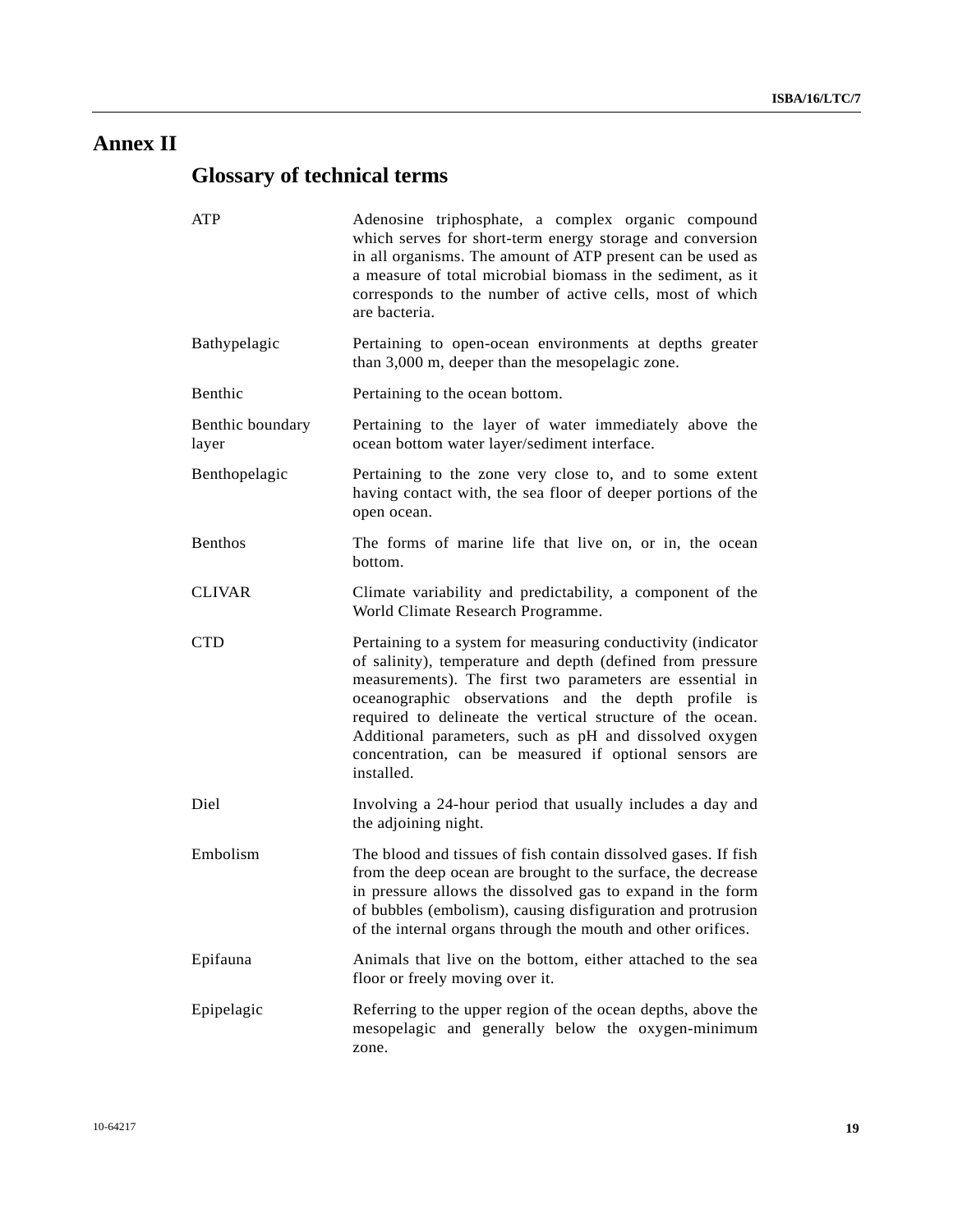| Euphotic zone  | The upper section of the ocean which receives sufficient<br>light for photosynthesis. In clear oceanic waters, the<br>euphotic zone can extend to a maximum water depth of<br>150 m.                                                              |
|----------------|---------------------------------------------------------------------------------------------------------------------------------------------------------------------------------------------------------------------------------------------------|
| <b>GEOSECS</b> | Geochemical Ocean Sections Study.                                                                                                                                                                                                                 |
| Halocline      | A layer of water in which there is a steep gradient in<br>salinity.                                                                                                                                                                               |
| Hydrodynamic   | Referring to any event relevant to the movement of sea<br>water.                                                                                                                                                                                  |
| Infauna        | Organisms that live within the sediment.                                                                                                                                                                                                          |
| <b>JGOFS</b>   | Joint Global Oceans Flux Study (Intergovernmental<br>Oceanographic Commission<br>of the United Nations<br>Educational, Scientific and Cultural Organization).                                                                                     |
| Macrofauna     | Animals large enough to be seen by the naked eye, up to<br>2 cm long.                                                                                                                                                                             |
| Megafauna      | Defined as animals large enough (larger than 2 cm) to be<br>determined in photographs, proposed as key taxon (see<br>taxonomy) for environmental impact assessment in deep-<br>sea mining.                                                        |
| Meiofauna      | Animals of the benthic community that are intermediate in<br>size between macrofauna and microfauna. Operationally<br>defined as $>32\mu$ m and $<250\mu$ m.                                                                                      |
| Mesopelagic    | Referring to the portion of the oceanic province that is<br>below the epipelagic and above the bathypelagic, usually<br>corresponding to the dimly lit ocean or "twilight zone".                                                                  |
| Microfauna     | Organisms invisible to the naked eye, smaller than<br>meiofauna. Operationally defined as $\langle 32 \mu m$ .                                                                                                                                    |
| <b>Nekton</b>  | Fish, squids, crustaceans and marine mammals that are<br>active swimmers in the open ocean environment.                                                                                                                                           |
| Nematoda       | The class of roundworms; a dominant meiofauna<br>constituent.                                                                                                                                                                                     |
| Oxygen minimum | A water layer present in all oceans at depths between 400<br>and 1,000 m, caused by the sinking and degrading by<br>bacteria of organic matter produced in the surface ocean.<br>The oxygen scarcity can cause particulate metals to<br>dissolve. |
| Pelagic        | Pertaining to the open ocean environment.                                                                                                                                                                                                         |
| pH             | A measure of acidity or alkalinity.                                                                                                                                                                                                               |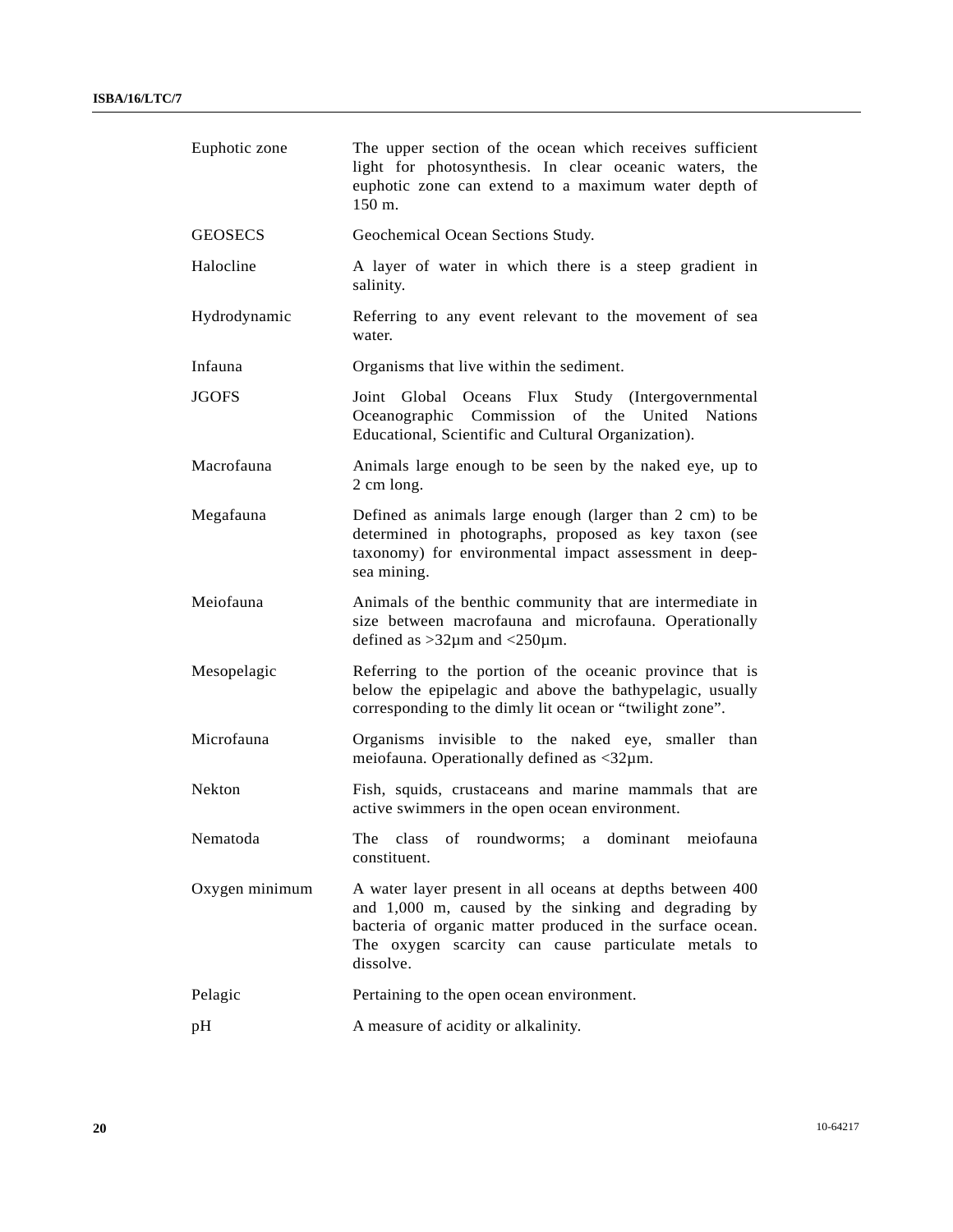- Photosynthesis The biological synthesis of organic material using light as energy source. Plants convert carbon dioxide and water, in the presence of chlorophyll and light energy, into carbohydrate food and oxygen.
- Phytoplankton Microscopic plants that are primary producers in the oceans.
- Plankton Passively drifting or weakly swimming organisms.
- Plume A plume is a dispersion of seawater that contains dense sediment particles. Benthic plume is a stream of water containing suspended particles of sea floor sediment, abraded manganese nodules and macerated benthic biota that emanates from the mining collector as a result of collector disturbance of the sea floor and spreads in a zone close to the sea floor. The far-field component of the benthic plume is termed the "rain of fines". Surface plume is a stream of water containing suspended particles of sea floor sediment, abraded manganese nodules and macerated benthic biota resulting from the separation, on board the mining ship, of the nodules from the water carrier and spreads in a zone closer than benthic plume to the ocean surface.
- Pore water The water present within the spaces between sediment particles; also called "interstitial water".
- Pycnocline A layer of water in which there is a steep gradient in density with depth. It separates the well-mixed surface waters from the dense waters of the deep ocean. Density of the water is a function of temperature, salinity and, to a lesser extent, pressure.
- Rain of fines Far-field component of the "benthic plume" that consists mainly of fines; sedimentary particles which drift with the bottom current and slowly settle to the sea floor, generally outside the specific mining area.
- Redox system One essential chemical reaction is oxidation (giving electron) and reduction (removing electron). The chemical tendency (environmental strength) of oxidation can be expressed by redox potential (mv) that can be measured by an Eh/Ph meter. Eh is strongly correlated to the dissolved oxygen concentration in the sediment.
- Scavenger An animal that eats waste products and dead remains of other animals and plants that they did not kill themselves.